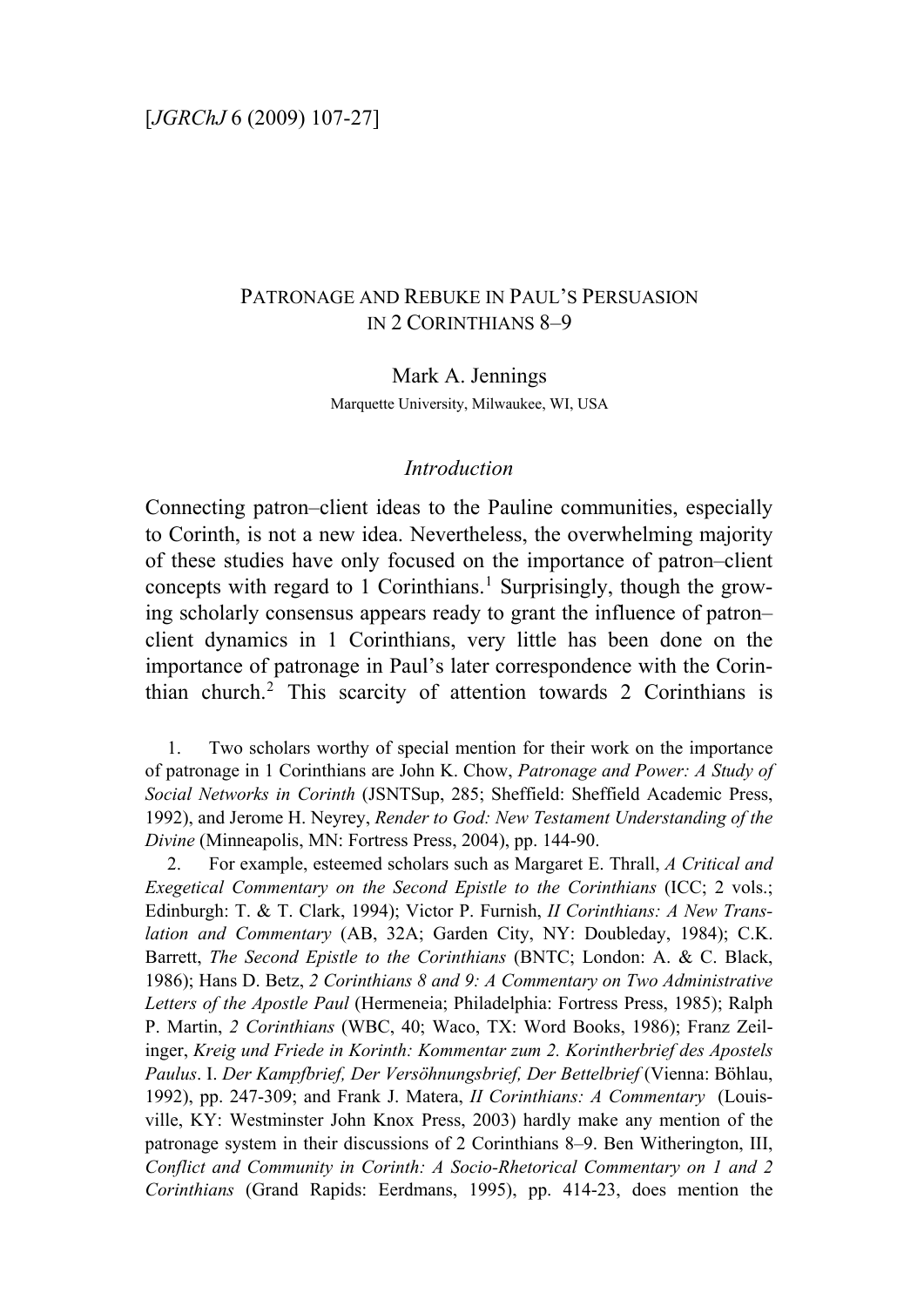especially remarkable with regard to the collection section (2 Cor. 8–9) since it involves the exchange of goods and support that often char-acterizes patronal relationships.<sup>[3](#page-1-0)</sup> As this study will show, Paul employs the language of patronal relationships, particularly the importance of reciprocity within patron–client networks, in his attempt to gain the

dynamic of patronage in his discussion of 2 Cor. 8–9. Nevertheless, though Witherington (p. 419) readily states 'it is no accident [given the presence of patronage] that chs. 8–9 use the language of honor and shame', he spends surprisingly little time on the presence and function of patronage in Paul's overall argument. Like several scholars, Witherington still wants to over-emphasize the 'voluntary nature' of the giving. Bruce J. Malina and John J. Pilch, *Social-Science Commentary on the Letters of Paul* (Minneapolis, MN: Fortress Press, 2006), pp. 171-76, do mention the presence and function of reciprocity in 2 Cor. 8–9 (a key aspect of patronal relationships), but they err in continuing to view all such matters via the fictive kin relationships they see at work in the Pauline mission. A notable exception to this pattern is Stephan J. Joubert, *Paul as Benefactor* (WUNT, 124; Tübingen: Mohr Siebeck, 2000). With respect to 2 Cor. 8–9, however, Joubert's focus on the *paterfamilias* structure is too restrictive and fails to appreciate how patronage language fits within such a structure. Despite this oversight, Joubert's work is a most welcome development, for as the historian G.E.M. de Ste Croix, *The Class Struggle in the Ancient Greek World: From the Archaic Age to the Arab Conquests* (Ithaca, NY: Cornell University Press, 1981), p. 364, aptly proclaims, 'Patronage, indeed, must be seen as an institution that the Roman world simply could not do without.'

<span id="page-1-0"></span>3. As Zeba Crook, 'The Divine Benefactions of Paul the Client', *JGRChJ* 2 (2001–2005), pp. 9-26 (9), notes, 'The language and imagery of patronage and clientage permeate the letters of Paul; failure to comprehend and to engage this language enfeebles Paul's work, both as it is preserved in his letters and in the communities he founded.' Other useful studies of the importance of patronage in the study of Paul include: David deSilva, *Honor, Patronage, Kinship, and Purity: Unlocking New Testament Culture* (Downers Grove, IL: InterVarsity Press, 2000); Dale B. Martin, *Slavery as Salvation* (New Haven: Yale University Press, 1990); H.L. Hendrix, 'Benefactor/Patron Networks in the Urban Environment: Evidence from Thessalonians', *Sem* 56 (1991), pp. 39-58; B.J. Malina and J.H. Neyrey, *Portraits of Paul: An Archaeology of Ancient Personality* (Louisville, KY: Westminster John Knox Press, 1996); R.A. Horsley (ed.), *Paul and Empire: Religion and Power in Roman Imperial Society* (Harrisburg, PA: Trinity Press International, 1997); Zeba A. Crook, *Reconceptualising Conversion: Patronage, Loyalty, and Conversion in the Religions of the Ancient Mediterranean* (BZNW, 130; Berlin: W. de Gruyter, 2004); and Neyrey, *Render to God*, pp. 82-211.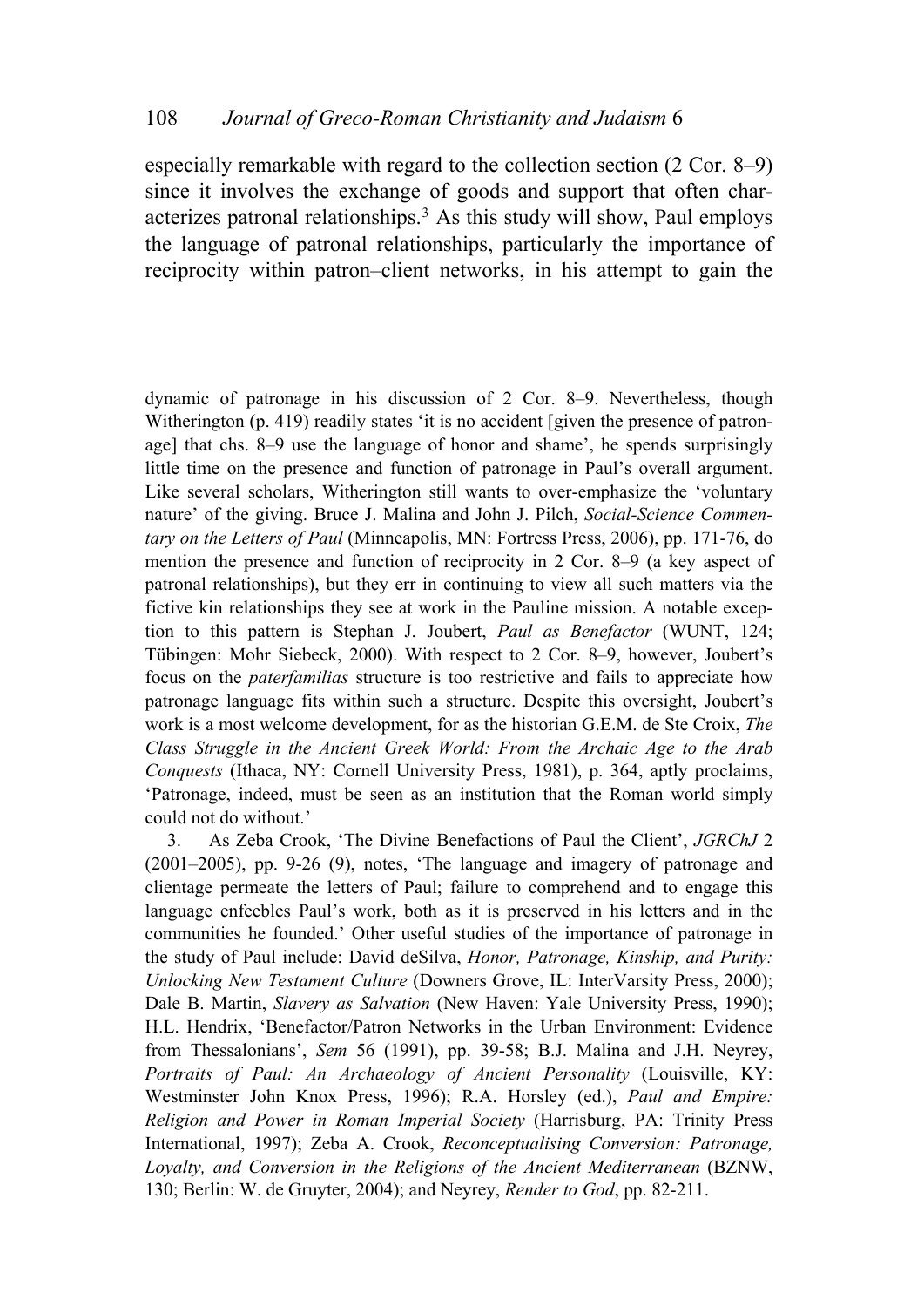Corinthian church's full participation in his collection for those in Jerusalem.<sup>[4](#page-2-0)</sup>

In seeking to apply a specific cultural context to the reading of a particular text, the simple but crucial test is whether or not the cultural dynamic in question makes the best sense out of the text. Although the apostle certainly draws upon several images in making this appeal, the overarching image or metaphor he uses in 2 Corinthians 8–9 is the dynamic of patronage. The manner by which Paul frames the entire discussion is best understood with patronage relationships in view. As this study will demonstrate, Paul's depictions of the various network relationships involved in the collection, the nature of the goods exchanged between God and the churches, the importance of honor and shame as well as his usage of  $\chi \alpha \rho \nu \varsigma$  are very much at home within the patron– client environment.<sup>[5](#page-2-1)</sup> By gaining a better understanding of how Paul incorporates patronage imagery into his rhetoric of 2 Corinthians 8–9, we can see that Paul expected the co-operation of the Corinthian church on account of its place within the network of God's churches and the corresponding societal expectation of reciprocity.[6](#page-2-2)

<span id="page-2-0"></span>4. In this respect, this essay supports J. Neyrey's assertion (*Render to God*, p. 146) that Paul employs the patron–client model of social interaction 'not as a philosopher but as a rhetorician who argues certain points on the basis of the correct form of this relationship'.

<span id="page-2-1"></span>5. For a good overview of the dynamic of patronage in the ancient Mediterranean world, see especially A. Wallace-Hadrill (ed.), *Patronage in Ancient Society* (London: Routledge, 1982); de Ste Croix, *Class Struggle*; Peter Garnsey and Richard Saller, *The Roman Empire: Economy, Society, and Culture* (London: Duckworth, 1987); as well as J. Hellegouarch, *Le vocabulaire latin des relations et des parties politiques sous la république* (Paris: Société d'édition 'Les Belles Lettres', 1963); C. Moussy, *Gratia et sa famille* (Paris: Presses Universitaires de France, 1966); E. Gellner and J. Waterbury (eds.), *Patrons and Clients in Mediterranean Societies* (London: Duckworth, 1977); S.N. Eisenstadt and L. Roniger, *Patrons, Clients and Friends* (Cambridge: Cambridge University Press, 1984); C. Ando, *Imperial Ideology and Provincial Loyalty in the Roman Empire* (Berkeley: University of California Press, 2000); Jerome H. Neyrey, 'God, Benefactor, and Patron: The Major Cultural Model for Interpreting the Deity in Greco-Roman Antiquity', *JSNT* 27 (2005), pp. 465-91; and D.C. Braund, *Rome and the Friendly King: The Character of the Client Kingship* (London: Croom Helm, 1984).

<span id="page-2-2"></span>6. This paper was presented at the 2009 Society of Biblical Literature Midwest Regional Meeting and benefited significantly from the subsequent discussion. I am especially thankful to Alec Lucas who offered several insightful comments and corrections. In addition, I am grateful for the most helpful suggestions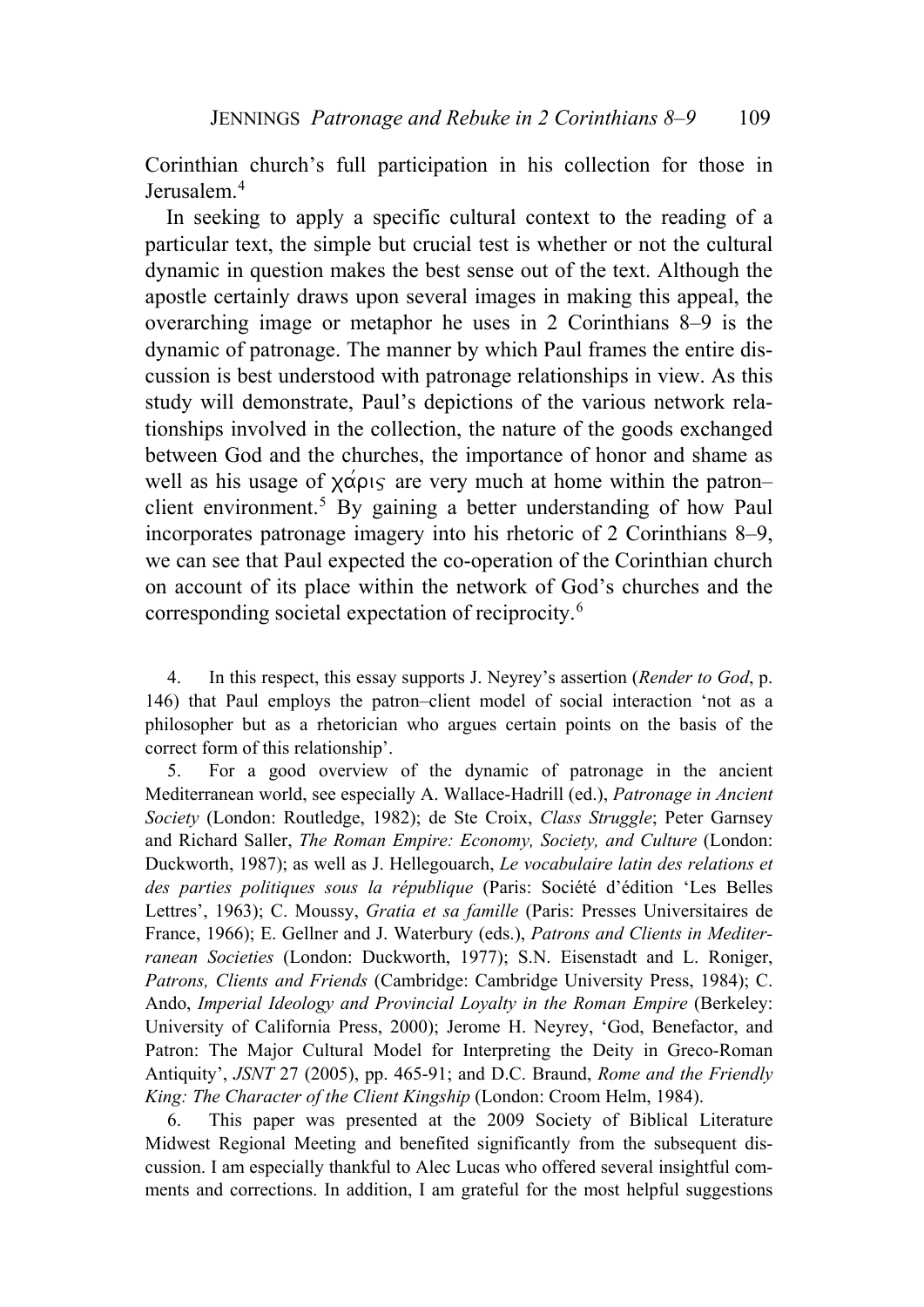#### 110 *Journal of Greco-Roman Christianity and Judaism* 6

Therefore, this essay provides what has been generally lacking in discussions of 2 Corinthians 8–9, namely, the recognition that Paul's application of patronage concepts to the problem of the Corinthians' refusal to fully participate in the collection has significant implications for interpreting the text. Paul presented the Corinthians' lack of participation as an affront to the patronal network of which they were a part by virtue of the fact that their church had been founded by himself, the apostle of Christ. By understanding this framework, we see that Paul is not simply trying to exhort or plead for the Corinthians' participation. On the contrary, he is primarily rebuking them for their failure to be subservient. In other words, Paul is not only calling the Corinthians 'clients', he is chastising them for being 'bad clients'. It would have been unlikely that the Corinthians would have missed the bite of Paul's rebuke in his choice to employ the language of patronage to the collection.[7](#page-3-0)

#### *The Collection Problem*

The questions surrounding 2 Corinthians 8 and 9 are numerous. How are these chapters related to each other, and to the integrity of the epistle?<sup>[8](#page-3-1)</sup> Why was Paul gathering money in the first place?<sup>[9](#page-3-2)</sup> The

made by the *JGRChJ*'s readers. Finally, I want to thank Carol Stockhausen, the 'first reader' of this essay, for her support and encouragement in this paper, as well as for her careful teaching of Paul's Corinthian correspondence.

<span id="page-3-0"></span>7. The significance of this 'shaming' activity of Paul in 2 Cor. 8–9 has implications regarding the integrity of 2 Corinthians. Often it is argued that the tone of 2 Cor. 10–13 is substantially harsher than the tone of earlier chapters, thus indicating that the latter chapters represent a different letter. The harshness of 2 Cor. 10–13 is not so different once one perceives that in 2 Cor. 8–9, Paul is already engaged in a harsh rebuke of the Corinthians.

<span id="page-3-2"></span><span id="page-3-1"></span>8. Though I am not convinced of her conclusion that 2 Cor. 1–8, 9, and 2 Cor. 10–13 are three separate correspondences, Thrall (*Second Epistle*, pp. 36-43), provides an excellent and thorough discussion of the various options for solving the integrity questions of 2 Cor. 8 and 9. Kieran O'Mahony, *Pauline Persuasion: A Sounding in 2 Corinthians 8*–*9* (JSNTSup, 199; Sheffield: Sheffield Academic Press, 2000), p. 165, effectively demonstrates how the rhetorical structure of 2 Cor. 8–9 shows it to be a single cohesive unit. O'Mahony's recognition that 2 Cor. 8.1-6 functions as an *exordium* that anticipates the entire argument (in reverse order) of 2 Cor. 8–9 would seem to settle the case. See also David R. Hall, *The Unity of the Corinthian Correspondence* (JSNTSup, 251; London: T. & T. Clark, 2003), pp. 114-19.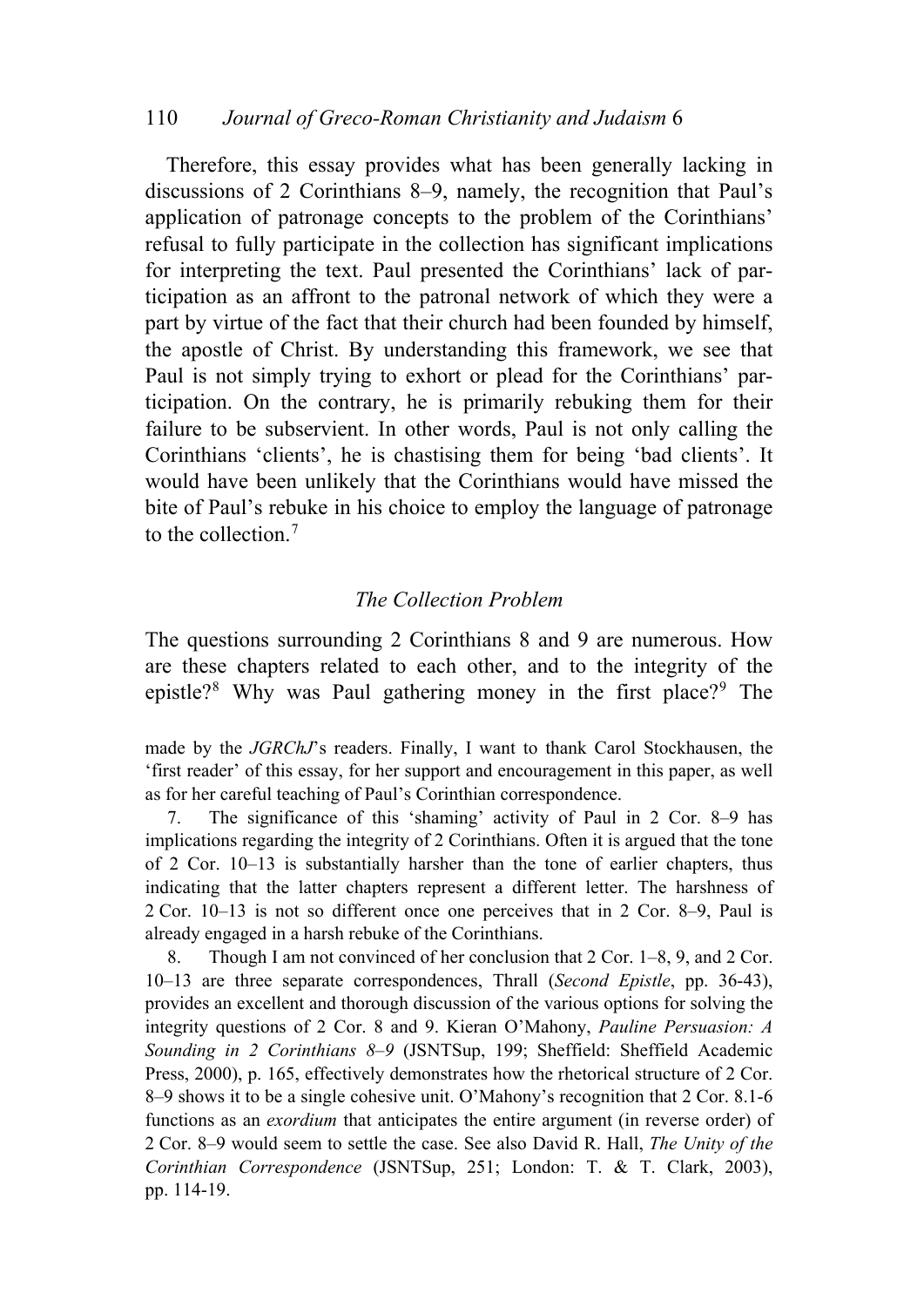question of what motivated Paul to emphasize the collection in his ministry has yet to be definitively settled, but since Paul refers to the collection in different letters to various churches (1 Cor. 16.1-4; Rom. 15.25-32; Gal. 2.9-10; 2 Cor. 8–9), it is clear that the apostle invested a great deal into its success. For Paul, the matter of the collection was no small trifle. Regardless of how one answers the question of why Paul placed such importance on the collection, one issue is quite clear—the Corinthians had yet to fulfill, and might never fulfill, their obligation regarding their contribution to the collection (2 Cor. 9.4-5).

This concern motivated Paul to write (at significant length) in order to persuade them to co-operate. In order to garner the co-operation of the Corinthian church in the collection, Paul chose to frame the issue as a matter of reciprocity, particularly within the patron–client network. Even if Paul believed (as I suspect) that the offering occupied a place in the eschatological plan of God, this was not the approach Paul took to convince the Corinthians to participate in the collection. Paul was not concerned with 'winning the Corinthians over' to his argument. For him, all that should be necessary to gain the Corinthians' participation in the collection was to make them understand that they were in a patron–client relationship with God (and Paul). Consequently, their support of the collection was the only appropriate response. And it was expected.

# *The Hierarchical Network*

The first key to seeing that Paul is operating within a patronage framework in this persuasion is the emphasis he places on the Macedonian churches at the forefront of the discussion (2 Cor. 8.1-5). The way in which Paul presents the Macedonian churches as a paradigm to be emulated governs much of the remainder of the discussion. In 2 Cor. 8.1-5, Paul introduces the matter of the collection by describing three characteristics of the response of the Macedonian churches. First, the Macedonians were eager to join in this service to the Lord's people, so much so that they went above and beyond, despite their own dire circumstances (2 Cor. 8.3-4). Secondly, they saw such giving as unto the

9. David J. Downs, *The Offering of the Gentiles: Paul's Collection for Jerusalem in its Chronological, Cultural, and Cultic Contexts* (WUNT, 2.248; Tübingen: Mohr Siebeck, 2008), pp. 1-26, offers a very nice detailed analysis of the various arguments, while also supplying his own worthwhile theory.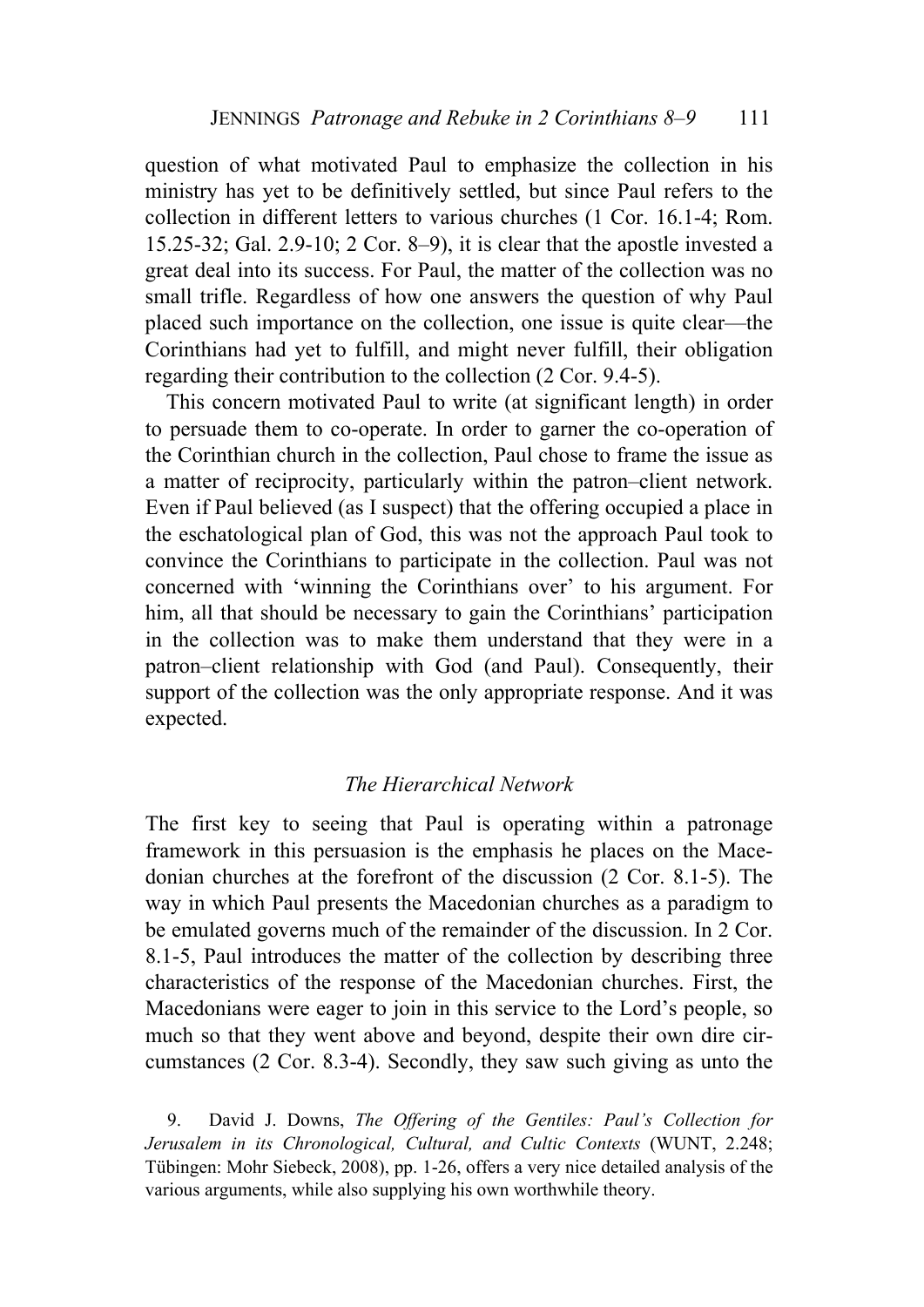Lord (2 Cor. 8.5). Thirdly, this giving to God is equated to their giving to Paul (2 Cor. 8.5). By beginning the entire discussion with the example of the Macedonian churches, Paul has brought into view the main characteristics of a patronage network in which those clients at the lower end of the network (the churches) eagerly support the desire and will of the patron at the top (God/Christ) in response to the benefaction they have received from their patron, with a patron mediator (Paul) operating on his behalf.

As Matthias Gelzer points out, such a patron–client network structure was quite common among religious and governmental associations.<sup>[10](#page-5-0)</sup> A good example of this is the way various *collegia* frequently adopted a particular god as a patronal deity.<sup>[11](#page-5-1)</sup> In this network structure, directly below the deities would be individuals who either mediated or somehow served as the patron's proxy to the members at the bottom. A mediating figure often took responsibility for the success of the group. In return, the mediating figure expected obedience from the lower members, and often received honor and praise from the group.<sup>[12](#page-5-2)</sup> The use of a mediating figure between a supreme patron and the masses existed not only in associations, but was also evident within the Roman imperial governmental structure.<sup>[13](#page-5-3)</sup> The emperor was frequently

<span id="page-5-0"></span>10. Matthias Gelzer, *The Roman Nobility* (trans. Robin Seager; Oxford: Basil Blackwell, 1969), p. 92. Some recent studies that compare Paul's communities with Greco-Roman associations include Downs, *The Offering*, pp. 73-119; Richard S. Ascough, *Paul's Macedonian Associations: The Social Context of Philippians and 1 Thessalonians* (WUNT, 2.161; Tübingen: Mohr Siebeck, 2003), pp. 149-51; Verlyn D. Verbrugge, *Paul's Style of Church Leadership Illustrated by his Instructions to the Corinthians on the Collection* (San Francisco: Mellen Research University Press, 1992), pp. 150-53; and Thomas Schmeller, *Hierarchie und Egalität: Eine sozialgeschichtliche Untersuchung paulinischer Gemeinden und griechischrömischer Vereine* (SBS, 162; Stuttgart: Katholisches Bibelwerk, 1995). Downs, *The Offering*, p. 89, demonstrates how the dynamic of patronage readily included large civic associations and groups. Downs also demonstrates (p. 118) how Paul's collection compares with the fundraising activity of other civic associations, contra Verbrugge, *Paul's Style*, p. 152.

11. Chow, *Patronage*, p. 66.

<span id="page-5-2"></span><span id="page-5-1"></span>12. The well-known inscription from Lanuvium provides a good example of this  $(CIL, 14.2112 = ILS$  no. 7212).

<span id="page-5-3"></span>13. It is more likely that Augustus's effective use of patronage, more than the use of his military, was the reason he maintained social cohesion as he extended his power. Both Pliny (*Pan.* 2.21) and Seneca (*Clem*. 1.13.5) argued that the essence of a good emperor lies in his ability to be a good benefactor.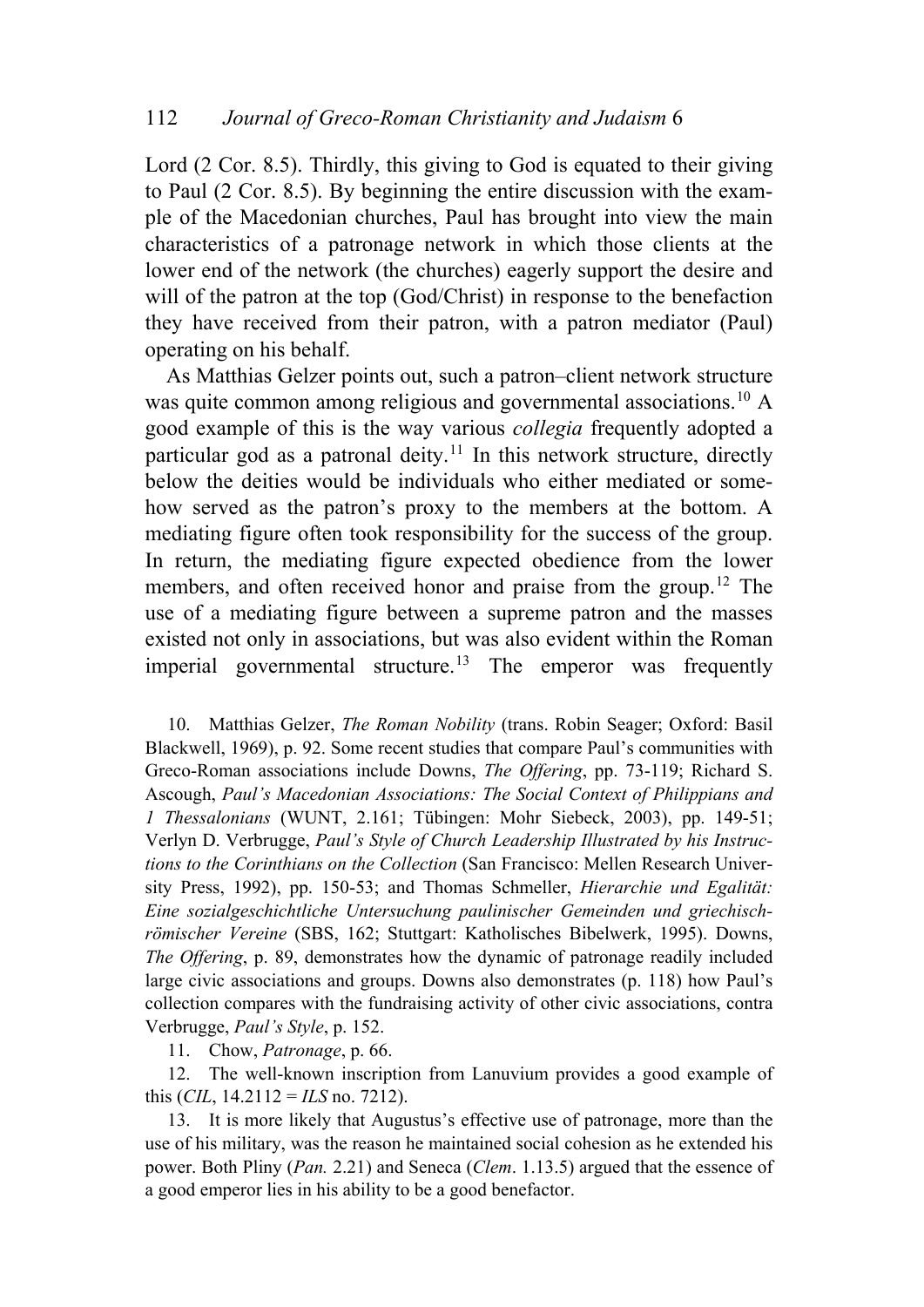depicted as the ultimate patron, with local governors, magistrates and municipal leaders serving as mediators between him and the populace. Therefore, by describing the various subjects (the churches, God and himself) in the manner that he does in his opening remarks on the collection, Paul has already set the stage for viewing his entire discussion within the framework of these patronal network structures.

The rest of the argument of 2 Corinthians 8 and 9 defines how the collection functions within the life of the various network relationships (Corinthians to God, Corinthians to Paul and Corinthians to other churches). Throughout these discussions, Paul uses the language of patron–client structures to make his point. The matter of the collection was not simply an act of solicitation, but rather a challenge by Paul to test their commitment to being part of a network that had God as their ultimate patron and himself as God's mediator (2 Cor. 8.9). The Macedonians passed the test of their love's sincerity by showing their eagerness to follow God's will regarding the collection that Paul was overseeing. Second Corinthians 8.1-5 is critical for properly understanding 2 Cor. 8.8. The Macedonians were not commended for their charity *to those in Jerusalem*, but for their willingness to love, serve and give of themselves *to God and Paul*. In general, references to 'giving' in 2 Corinthians 8–9 should not be understood as giving to those in Jerusalem only, but first and foremost as giving to God (through Paul). By failing to be equally obedient in giving to the collection, the Corinthians would be violating the social cohesion of this patronal network. Paul's argument for the collection does not focus primarily upon the desperate need of those in Jerusalem, but upon the Corinthians' obligation to follow the lead of the churches in Macedonia by acting in a manner appropriate to their place in the network.

# *God as Patron*

Though Paul never directly refers to God as the patron ( $\epsilon \nu \epsilon \rho \gamma \epsilon \tau \eta \varsigma$ ) of the Corinthian church, the words he uses to describe the exchange of goods between the churches and God carry a strong patronal tone.<sup>[14](#page-6-0)</sup>

<span id="page-6-0"></span>14. Paul's presentation of God as a divine patron would have been common in ancient Mediterranean culture. See Aeschylus, *Ag.* 510; Plutrach, *Cor*. 2.3.17; and Aristophanes, *Av.* 825, Epictetus, *Diatr*. 1.4.32; 1.10.3; 2.23.5; *Syll*3 708.25, 30; 709.47; 731.19; P.Tebt. I 56. In addition to these references, Crook ('Divine Benefactions', p. 13), provides an excellent list of other references to the gods as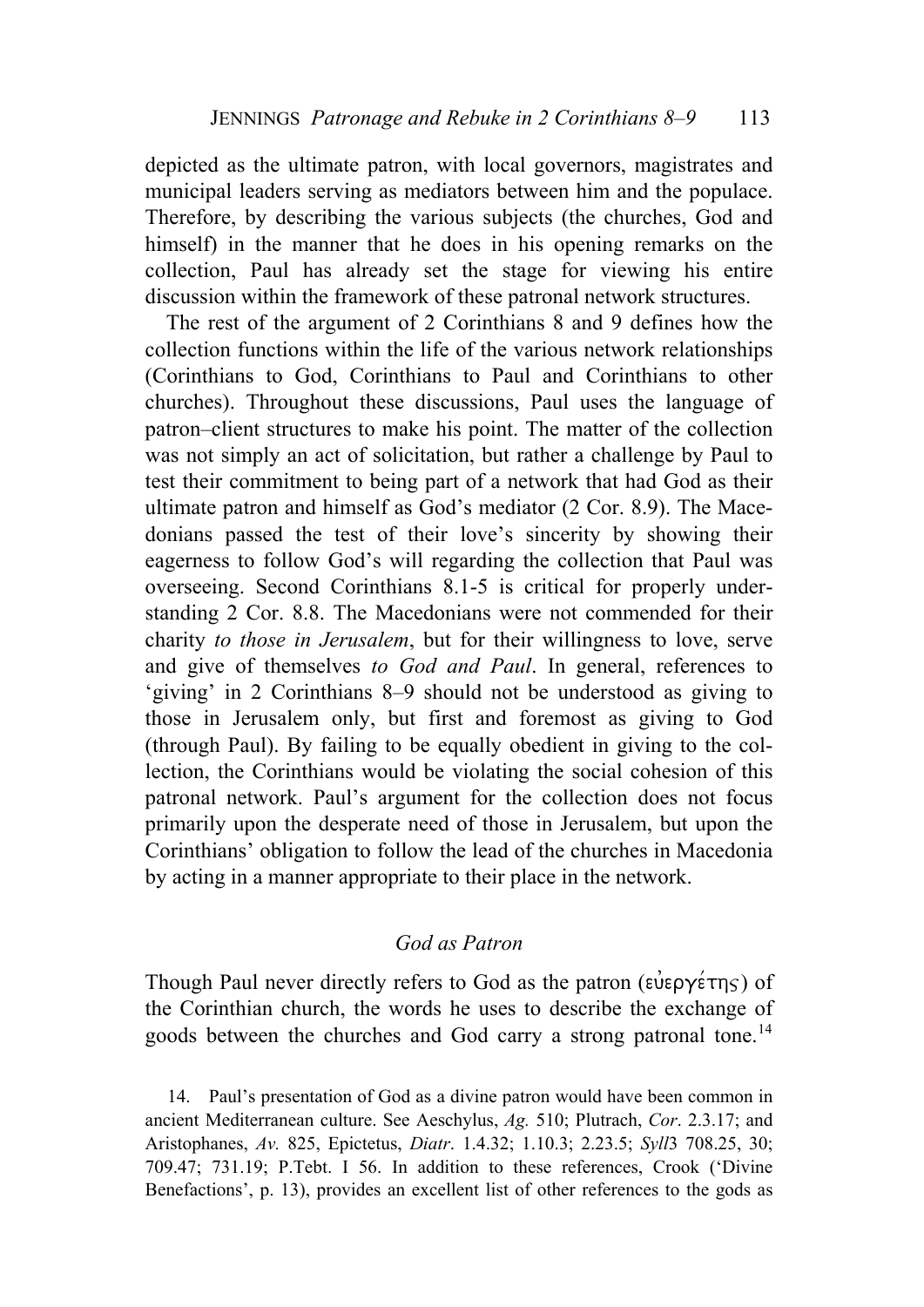The essence of a patronal relationship is that it is asymmetrical regarding the value of the gifts exchanged.[15](#page-7-0) In brief, the patron and the client do not share an equal status on account of the former's ability to provide desperately needed resources that the latter could not gain on his own. These resources were necessary in order for the client to survive (physically or socially). These often took the form of tangible commodities such as land to farm, money to start a business, or food. But they also frequently included intangibles like protection, commendation, advice and access to influence. It was not the particular *thing* that was needed by the client that drove this relationship, but rather it was that the client *needed* the particular thing.<sup>[16](#page-7-1)</sup> It was this state of dependence, more than the actual goods exchanged, that formed one's identity as a client.

In exchange for receiving these needed goods from the patron, the client was expected to give back to the patron. Since it was their paucity of resources that connected the clients to the patron in the first place, a client could hardly give something *from himself*, and therefore could only give *of himself* to the patron. As David deSilva points out, this often took the form of enhancing the patron's reputation through public honoring and praising, voting in elections and participating in the patron's causes.[17](#page-7-2) Thus, since this relationship was mutually beneficial, persons of unequal status could become strongly bound to each other for long periods of time. Therefore, the most effective way to determine if a relationship was patronal in nature is to compare the quality and type of goods that were exchanged. If the two parties were involved in a continuing reciprocal exchange of gifts of different value, then one party would have been understood to be the patron of the other.

Based on this principle that a reciprocal exchange of unequal gifts creates a patronal relationship, Paul clearly presents the churches as

patron benefactors. See also Bruce J. Malina, 'Patron and Client: The Analogy behind Synoptic Theology', in his *The Social World of Jesus* (London: Routledge, 1996), pp. 143-75.

<span id="page-7-0"></span>15. Neyrey, 'God, Benefactor', pp. 467-68, provides a nice, concise presentation of the characteristics of patronage.

<span id="page-7-1"></span>16. R.A. Kearsley, 'A Civic Benefactor of the First Century in Asia Minor', in S.R. Llewelyn (ed.), *New Documents Illustrating Early Christianity*, VII (North Ryde, NSW, Australia: Ancient History Documentary Research Center, 1994), pp. 233-41, provides a good account of the various goods and services a client received from a patron.

<span id="page-7-2"></span>17. DeSilva, *Honor, Patronage*, p. 97.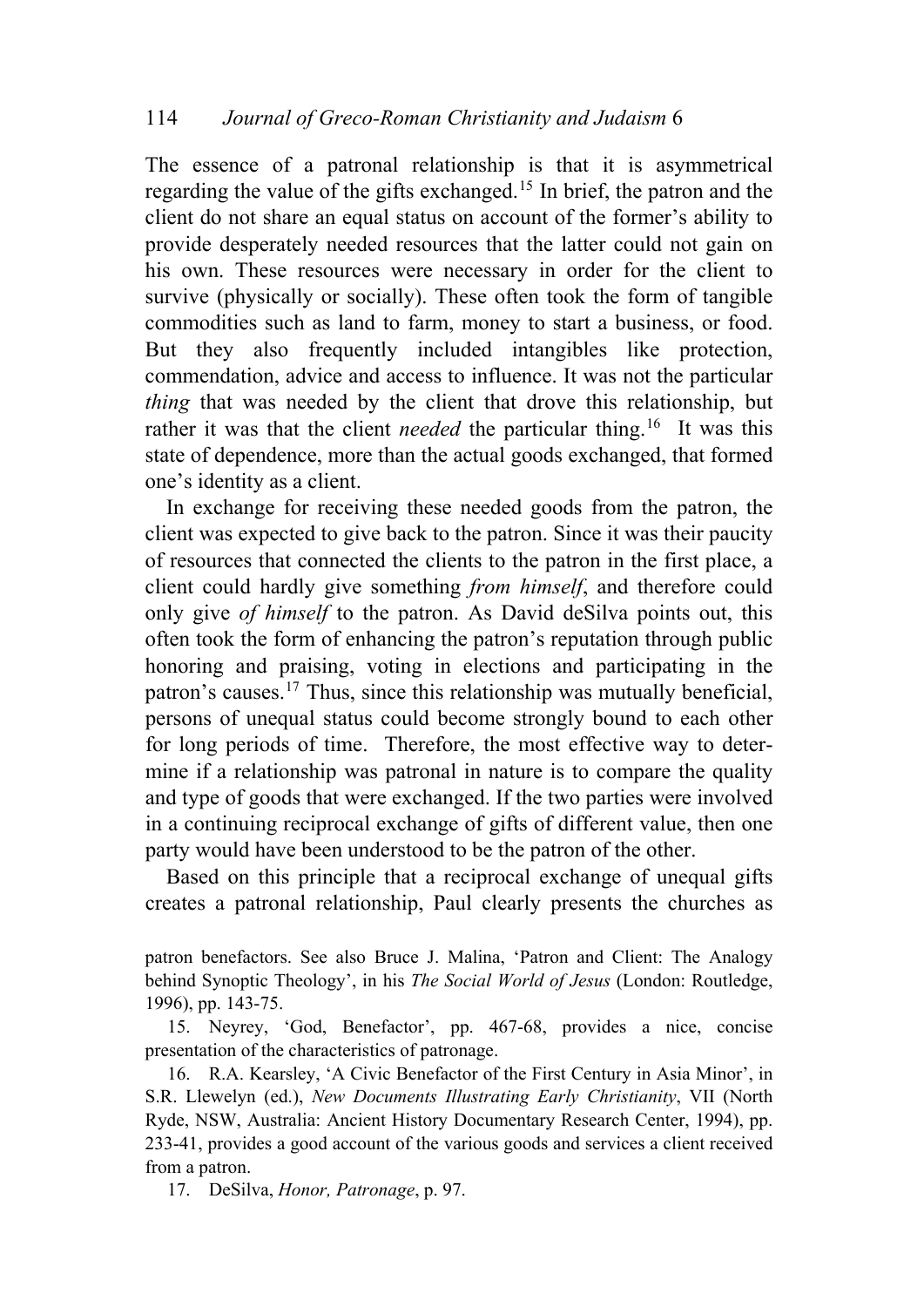clients of God in 2 Corinthians 8–9. Even if some of the terms are understood metaphorically, the things that Paul says God gives the churches are those very commodities (money, food, aid) that a client would typically request from a patron. Paul describes God/Christ's gifts to the churches as 'riches' (2 Cor. 8.9; 9.11), 'all things at all times' (2 Cor. 9.8), 'need' (2 Cor. 9.8), 'seed/food/store of seed/harvest' (2 Cor. 9.10). Not surprisingly, in 2 Corinthians 8–9, the offerings that the churches give to God are the same as those intangibles that a patron receives from a client. God receives evidence of 'sincerity of love' (2 Cor. 8.8, 24), 'honor' (2 Cor. 8.20), 'thanksgiving' (2 Cor. 9.11, 12, 15), service in a project (2 Cor. 8.4; 9.1, 13), and 'praise' (2 Cor. 9.13). Though Paul does not refer to God as a patron, the language that Paul uses to describe the goods that are exchanged between God and the churches places his discussion of the collection within a patronage context.[18](#page-8-0)

# *Reciprocal Exchange*

In addition to Paul's presentation of the nature of the goods exchanged between God and the churches, Paul's emphasis on the importance of reciprocity also indicates that he is employing the patronage system in his persuasion.<sup>[19](#page-8-1)</sup> The bonds between the two parties in a patronal

<span id="page-8-0"></span>18. Peter Marshall, *Enmity in Corinth: Social Conventions in Paul's Relations with the Corinthians* (WUNT, 23; Tübingen: J.C.B. Mohr, 1987), pp. 9-12. Even though commentators and scholars frequently note God's divine benefaction, not enough is made of the importance that such benefactions have for viewing God with a patronal identity. Nevertheless, one does have to be wary of 'patronagemania', where one sees patronage everywhere. Neyrey ('God, Benefactor', pp. 465- 92), argues that virtually every single title (e.g. king, father, savior, lord, creator) carries the dynamics of benefaction and patronage. This seems to be an unwarranted expansion of the patron–client concept. One should naturally be careful of collapsing all asymmetrical relationships into a patronage model. A study is on stronger footing if it limits discussions of patronage to those texts where an economic exchange is implied, even if only metaphorically. In 2 Cor. 8–9, the nature of the goods that are exchanged fits naturally within such a framework, making the text a good test case for such a study.

<span id="page-8-1"></span>19. With regard to the various types of reciprocity that existed in this cultural environment, Bruce J. Malina, *Christian Origins and Cultural Anthropology: Practical Models for Biblical Interpretation* (Atlanta: John Knox Press, 1986), pp. 98-106, offers a very useful classification.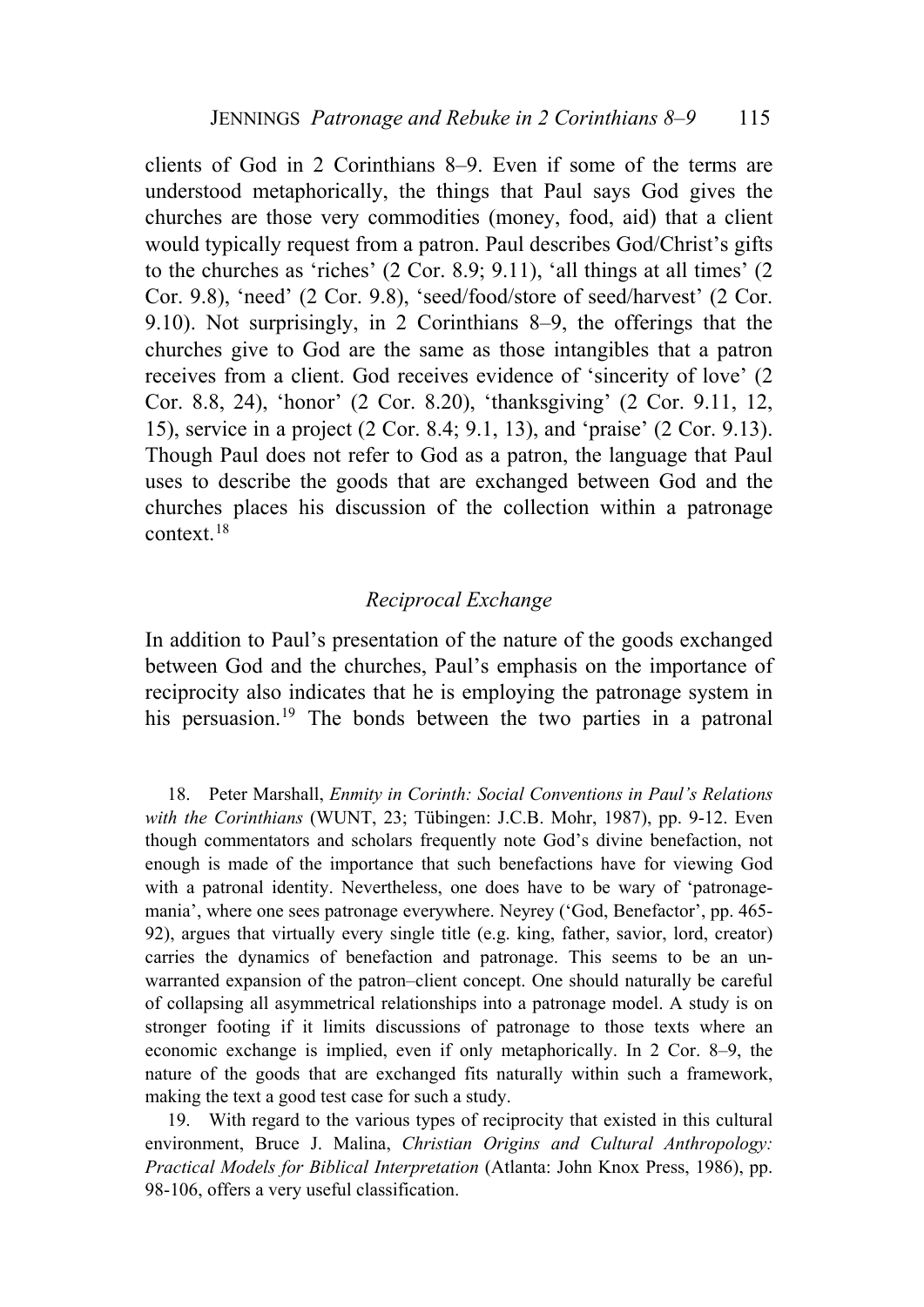relationship were cemented by the power of reciprocity. Peter Marshall rightly argues that the importance of returning a favor for a favor was one of the strongest, and most persistent, aspects of the Greco-Roman world.<sup>[20](#page-9-0)</sup> The failure to participate in the reciprocating of goods and services was a significant mark against one's character.<sup>[21](#page-9-1)</sup> This strength of reciprocity made continual participation in the patronage relationship as much a matter of morality as it was a matter of benefit. A failure to reciprocate would endanger the client's access to the needed resources from the patron. Such a failure would also shame the client and make it problematic for him to join additional patrons. Likewise, the failure to be a benevolent patron would seriously impact a patron's standing among his peers. A drop in societal standing could result in the loss of clients for the patron.<sup>[22](#page-9-2)</sup> Once the process of a gift exchange began, it became almost impossible to stop, thus making the patronal bond quite enduring.

Paul sets the relationship of the churches to God in 2 Corinthians 8–9 in terms of an obligation of service based on the principle of reciprocity. The Corinthians are obliged to continue in their service, not only for what God has done for the people, but for what God will do in response to their future acts of obedience.<sup>[23](#page-9-3)</sup> In 2 Cor. 8.9, it is Christ's first act of giving on behalf of the churches that requires a giving back to him in return. Likewise, Paul indicates it is God's acts of grace that began the cycle of reciprocity (2 Cor. 8.1; 9.14). Additionally, Paul asserts that God will reciprocate in turn, giving back more abundantly as a result of the church's participation in the collection (2 Cor. 9.8, 11). This is especially evident in 2 Cor. 9.10 where God first supplies

<span id="page-9-0"></span>20. Aristotle stated that even if a person cannot repay a giver with the same value, he must pay back what he can (*Eth. nic.* 8.13.8-9). Likewise, Cicero argued, 'no duty is more imperative than that of proving one's gratitude' (*Off*. 1.15.47).

<span id="page-9-1"></span>21. Seneca (*Ben.* 1.10.4) writes, 'Homicides, tyrants, traitors there will always be; but worse than all these is the crime of ingratitude.' Similarly, Cicero argued that a man who does not repay a *gift* (emphasis mine) could not be called a good man (*Off*. 1.48).

22. Wallace-Hadrill, *Patronage*, p. 82.

<span id="page-9-3"></span><span id="page-9-2"></span>23. Paul (like Seneca, *Ben.* 4.3.3) is not arguing that God could somehow be obligated to a mortal, or that God somehow has needs that only a mortal can meet. Rather, Paul is indicating that God's continued participation in this cycle of giving is predicated on a mortal's willingness to give what is due to God. God does not need a mortal's praise, but this does not negate the claim that God does require it. See also Neyrey, 'God, Benefactor', p. 488.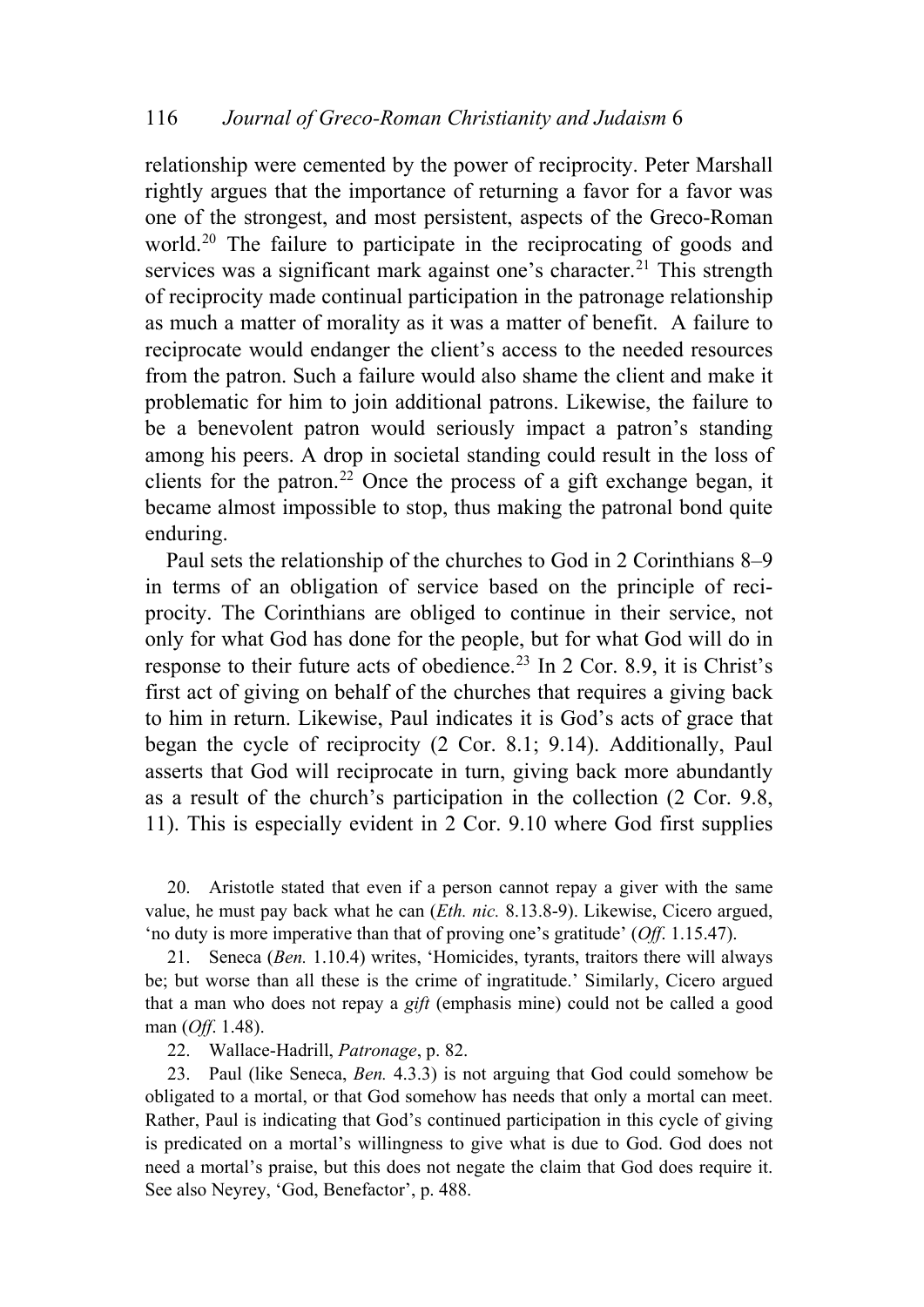the *seed* to the farmer and then increases the *store* and *harvest*. This continual and supreme giving by God keeps in motion the reciprocal exchange that is an essential component of a stable patron–client system. For Paul, the Corinthians are placing this cycle of reciprocity at risk by their failure to meet their honor-bound obligations in refusing to sufficiently participate in the collection.

Perhaps most revealing of Paul's emphasis on the importance of reciprocity is his use of  $\chi \alpha \rho \beta$  language in 2 Corinthians 8–9.<sup>[24](#page-10-0)</sup> DeSilva states that  $\chi \alpha' \rho \zeta$  was the term best associated with 'encapsulating the entire ethos' of reciprocity (both between people and between people and the gods) in the ancient Mediterranean world.<sup>[25](#page-10-1)</sup>  $x\acute{\alpha}$  $\acute{\alpha}$  could be used to describe the totality of the practice of reciprocal giving.  $\chi \alpha \rho \nu_S$  also applied to a person's willingness to be generous, to the gift itself, as well as to the required response of gratitude to such a gift.[26](#page-10-2) When one spoke of the obligations involved in an exchange relationship, one spoke of 'grace'. Even the mythical 'Virgin Graces', when they are described by Philo (*Moses II* 1.7), are presented as beautiful beings who dance together in a harmony of reciprocity, united in their receiving and imparting of benefits. Grace was not simply an act of unearned giving, but an act of giving that expected a response in turn. Sophocles (*Ajax* 522) sums up the dynamic of  $x \alpha \rho_1 s$  best when he states, 'Grace is always giving birth to grace'.

 $x\acute{\alpha}$ pis, more than any other concept, captured and conveyed the ties that bound unequal parties together in an enduring reciprocal relationship. The moral strength behind the reciprocal exchange of  $\chi \alpha \rho_1 \varsigma$  was the emphasis that such giving be seen as virtuous. There existed an interesting tension in that even though grace was an act of expected reciprocal exchange, it also required no hint of obligation in order to maintain its essence as a virtue.<sup>[27](#page-10-3)</sup> Julian Pitt-Rivers sums up this tension best by stating, 'You cannot pay for a favor in any way, or it

<span id="page-10-0"></span>24. James R. Harrison, *Paul's Language of Grace in its Greco-Roman Context* (WUNT, 2.172; Tübingen: Mohr Siebeck, 2003), provides a good study of Paul's use of  $\chi \alpha \rho_1 \varsigma$  language within the context of the Hellenistic reciprocity system.

25. DeSilva, *Honor*, *Patronage*, p. 136.

<span id="page-10-2"></span><span id="page-10-1"></span>26. As the LSJ indicates,  $\chi \alpha \rho_1 \varsigma$  was primarily used in association with the acts of giving that occurred within everyday economic exchanges.

<span id="page-10-3"></span>27. For, example, Seneca (*Ben.* 1.2.3; 4.29.3) writes that people should give solely for the sake of giving, not for the prospect of receiving. Conversely, Cicero says that gratitude ( $\chi \alpha \rho_1 \varsigma$ ) is a duty, not an option (*Off.* 1.47-48).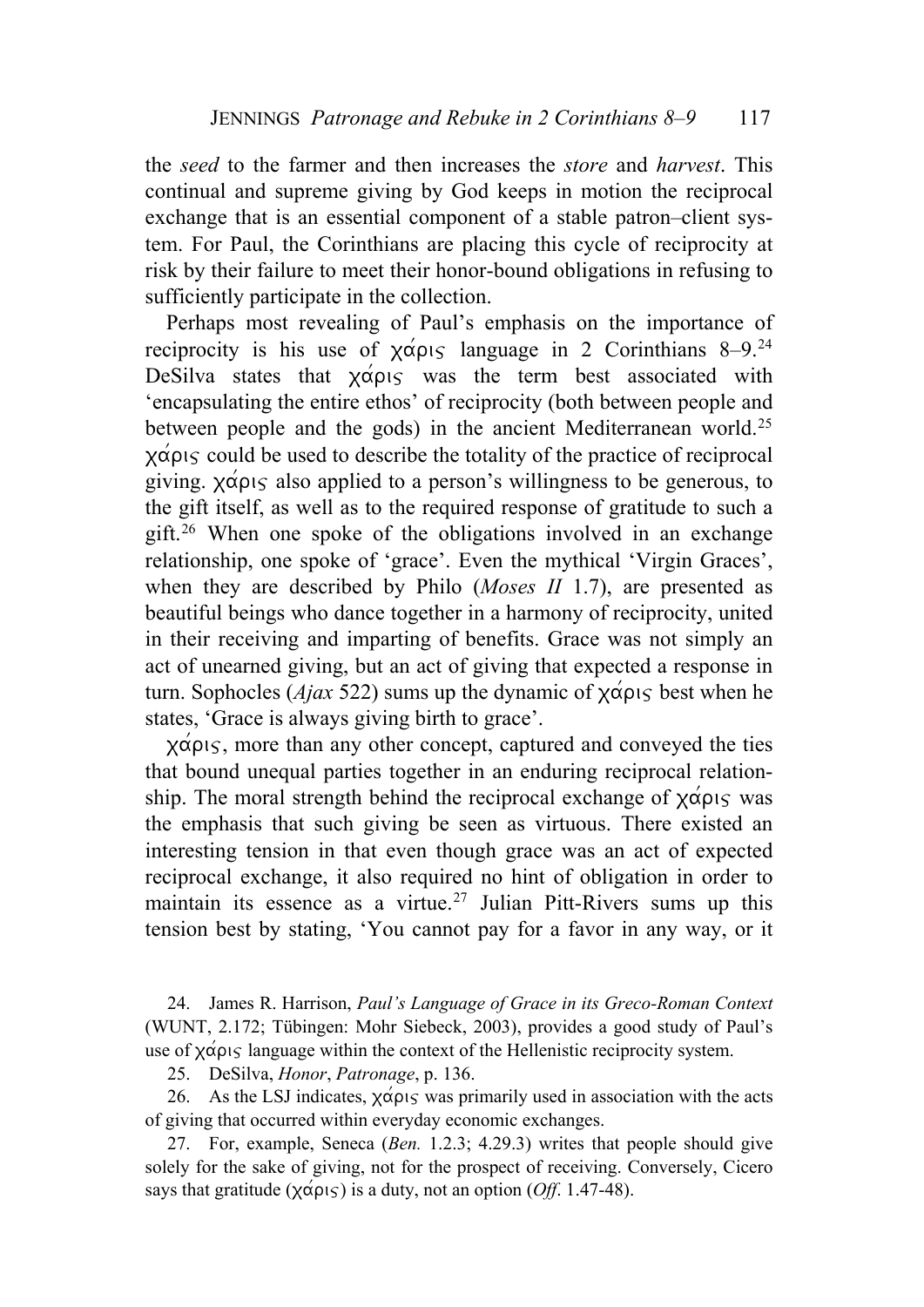ceases to be one, you can only give thanks, though on a later occasion you can demonstrate gratitude by making an equally "free gift" in return.'[28](#page-11-0) It would be inappropriate, therefore, when discussing the process of an exchange of  $\chi \alpha \rho_1$  for someone to overtly demand or mandate someone to reciprocate. Nevertheless, the absence of such an imperative does not reduce the expectation that one was to respond appropriately. Though in the twenty-first century the idea of uniting 'grace' with a system of patronage might seem paradoxical, in the firstcentury Mediterranean world, it was 'grace' that carried the message of the patronage network.

Therefore, it is not surprising, given that he has been working with the imagery of a patronage network, that Paul frequently incorporates the term  $x\acute{\alpha}$  $\rho_1\varsigma$  into the discussion. Of the eighteen times that Paul uses  $\chi \alpha \rho_1$  in 2 Corinthians, ten of the occurrences are in chs. 8–9.<sup>[29](#page-11-1)</sup> Not only does Paul use  $x \alpha' \rho \in \mathcal{S}$  in this section more than in any other section of 2 Corinthians, he uses it intensely throughout the two chapters. Almost one-fourth of the thirty-nine verses in 2 Corinthians 8–9 contain the word  $x \alpha \rho \nu \varsigma$ . Based on a simple word count alone, it is clear that  $x\acute{\alpha}$  p is the glue of the entire unit. Furthermore, the diverse ways in which  $\chi \alpha \rho_1 \varsigma$  is used in 2 Corinthians 8–9 reflects the diversity of how  $x\alpha\rho$  was understood within reciprocal exchanges.<sup>[30](#page-11-2)</sup> In 2 Cor. 8.1, 9.8, and 9.14, Paul uses  $x \alpha' \rho \in \sigma$  to describe the gift that God (the patron) has

<span id="page-11-0"></span>28. Julian Pitt-Rivers, 'Postscript: The Place of Grace in Anthropology'. In Julian Pitt-Rivers and J.G. Peristiany (eds.), *Honor and Grace in Anthropology*, 215-46. (Cambridge: Cambridge University Press, 1992), p. 236.

<span id="page-11-1"></span>29. If one removes the two times that Paul uses  $\chi \alpha \rho_1 \varsigma$  as part of his formulaic greetings and closings (2 Cor. 1.22; 13.3), this ratio is even more profound.

<span id="page-11-2"></span>30. Barrett, *Second Epistle*, is a good example of those New Testament scholars who read  $\chi \alpha \rho \nu \varsigma$  only in terms of its subsequent theological understanding. On p. 222 he mistakenly argues that one should avoid translating  $\chi \alpha \rho_1 \varsigma$  with such 'mundane' terms as 'generosity' in order to 'preserve the divine aspect of the gift'. Such a restriction of meaning forces Barrett, *Second Epistle*, p. 232, to state, 'Grace is used in these chapters in a bewildering variety of ways.' This 'variety' would not have been 'bewildering' to the Corinthians, who would easily have understood the diverse ways  $\chi \acute{\alpha} \rho_1 \varsigma$  was used in exchange relationships. Betz, 2 Corinthians, p. 42, correctly perceives that ordinary 'gifting' is the background to this passage. The NRSV translation committee did a commendable job of recognizing the variability of  $\chi \alpha \rho_1$  by using, in addition to 'grace' (2 Cor. 8.1; 9.14), such terms as 'privilege' (2 Cor. 8.4), 'generous undertaking/act' (2 Cor. 8.6, 7, 9, 19), 'thanks' (2 Cor. 8.16; 9.15) and 'blessing' (2 Cor. 9.8).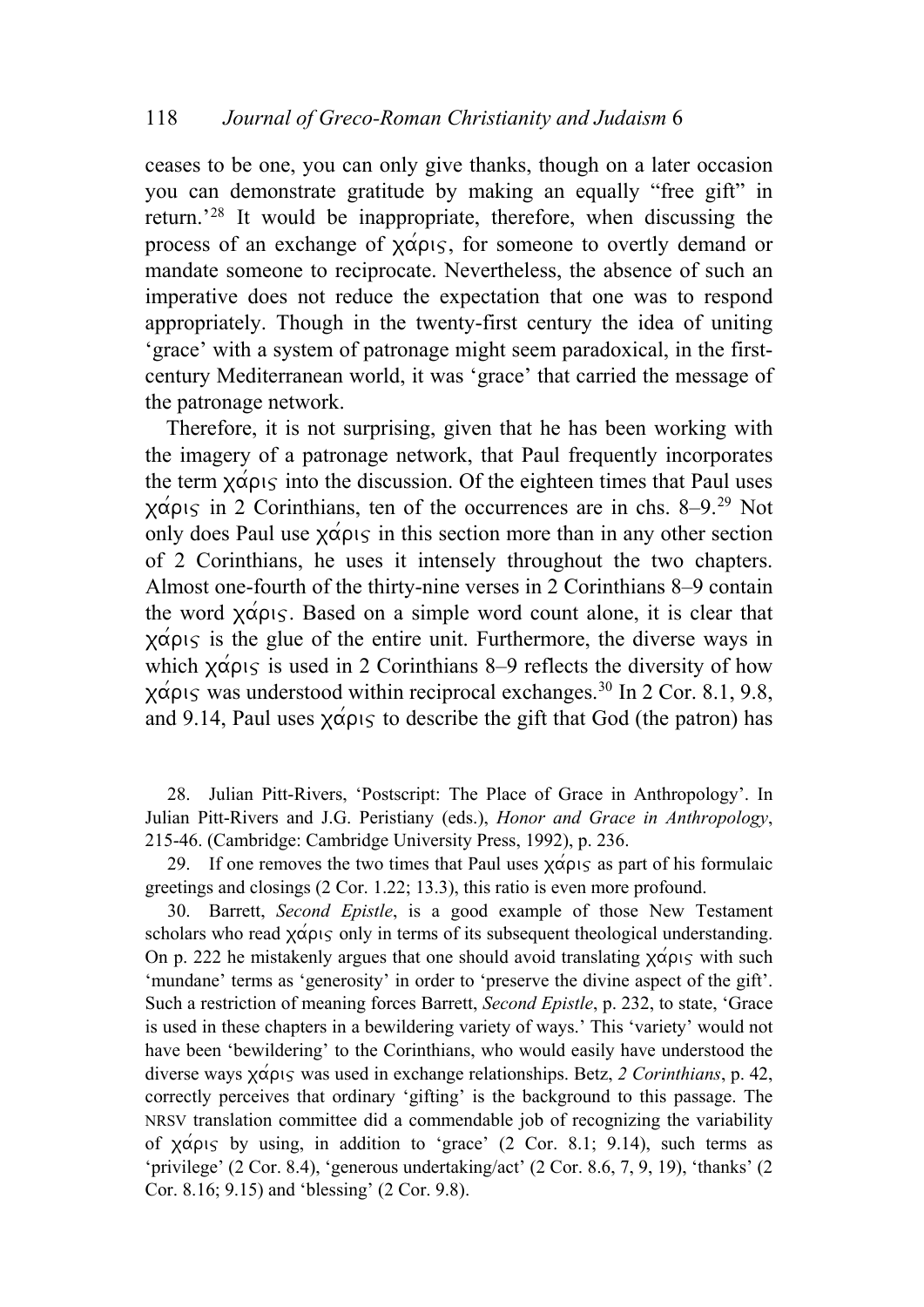given. In 2 Cor. 8.9,  $\chi \alpha \rho_0$  refers to the character of Christ in his benefaction.  $\chi \alpha \rho_1 \varsigma$  also refers to the gratitude due by those who receive a gift from God (2 Cor. 8.4, 7, 16). The collection itself, as the manifestation of this gratitude, is referred to as a  $\chi \alpha \rho \nu s$  (2 Cor. 8.6, 19). Paul comes extremely close to Sophocles' maxim in 2 Cor. 9.15 when he writes, 'Grace be to God for his indescribable gift'. The way in which Paul employs  $\chi \alpha \rho_1 \varsigma$  supports reading the collection within the dynamic of reciprocal giving found in patron–client relationships.

Furthermore, Paul's claim that he is not directly commanding them to participate in the collection (2 Cor. 8.8), as well as his emphasis on how God loves a cheerful giver (2 Cor. 9.7), serves to protect the virtuous nature of this cycle of grace. As stated before, these claims, though emphasizing the virtue of giving, do not reduce the power of the expected response.<sup>[31](#page-12-0)</sup> An overt command would have violated the importance of keeping acts of grace virtuous and noncompulsory. Jerry McCant captures this well when he states, 'Despite disclaimers that he does not give "orders", Paul clearly engages in vigorous rhetorical arm twisting.'[32](#page-12-1)

# *Paul's Role in the Collection*

<span id="page-12-0"></span>31. Harrison, *Paul's Language*, p. 313, argues that Paul was concerned that the Corinthians might comply with the collection demands 'not because of any sense of gratitude for the divine grace…but more due to the silent demands of the Greco-Roman reciprocity system'. Harrison fails to appreciate that, throughout 2 Cor. 8–9, Paul has been arguing that God's benefaction demands such a response. For Paul, it is the Corinthians' participation in the collection that will demonstrate the rightness of their heart. Paul is not worried that he might come to Corinth and find that the Corinthians had given without a 'cheerful heart', but rather that they had not given at all. Joubert, *Paul*, p. 180, is correct when he states, 'The only proper response to the  $\chi \alpha \rho_1 \varsigma$  του θεου και του Χριστου in this context would be to become involved in the  $x \alpha \rho \nu \varsigma$  for Jerusalem again.'

<span id="page-12-1"></span>32. Jerry W. McCant, *2 Corinthians* (Sheffield: Sheffield Academic Press, 1999), p. 83. Joubert, *Paul*, pp. 174-75, though fully aware of the implications and obligations inherent in these reciprocal social relationships, still prefers to read Paul's rhetoric in 2 Cor. 8–9 as an attempt to avoid explicit commands. Joubert has misunderstood Paul's indirect language as evidence that Paul 'refrains from authoritative language'. On the contrary, Paul is actually exerting his authority in accordance with the appropriate vernacular of a patron.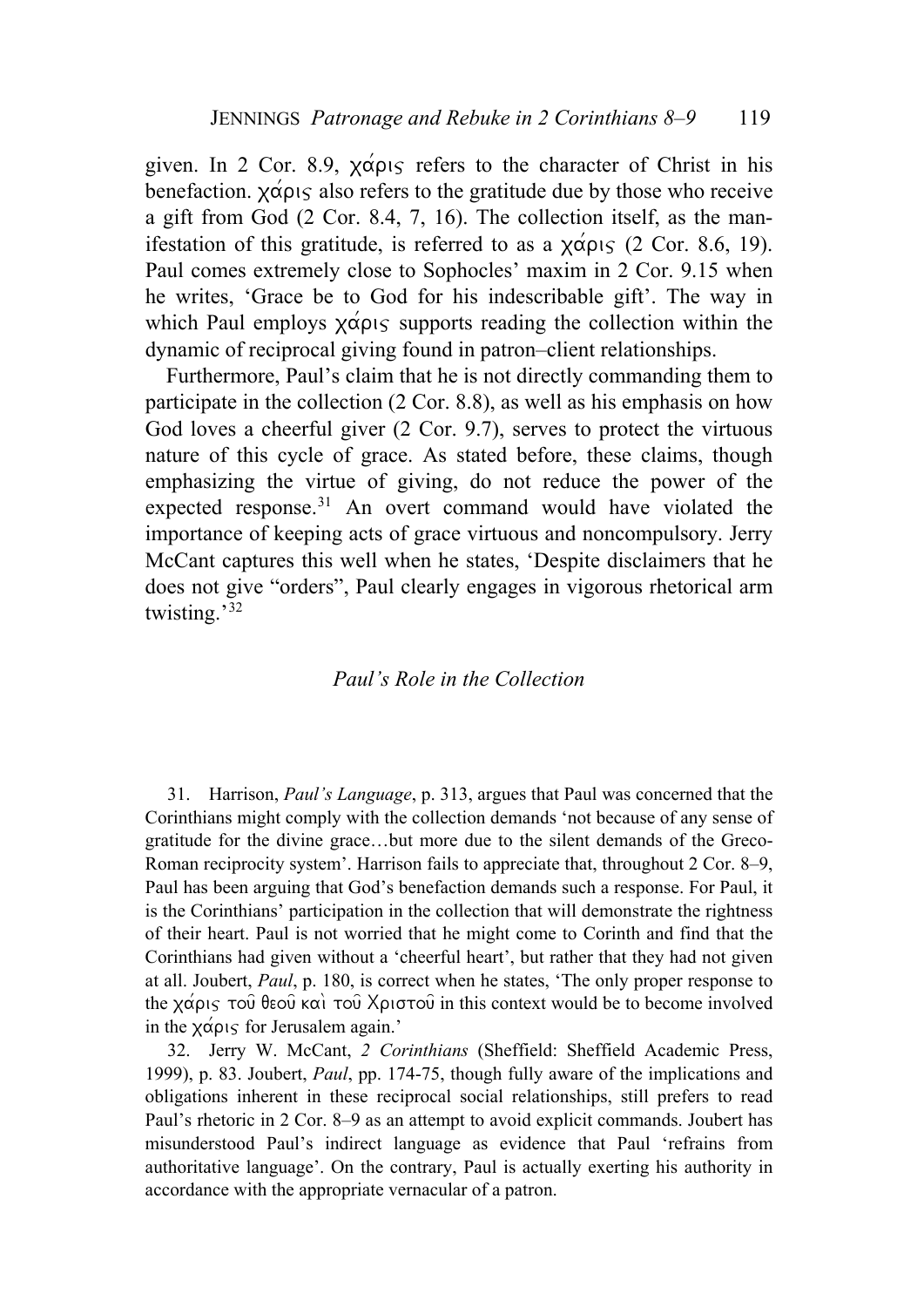In addition to framing the Corinthians' co-operation in the collection as the proper response due to God based on their patron–client relationship, he also extends the patronage metaphor to his own role. As noted earlier, it was very common for associations with a patronal deity to have a mediatoral figure. This mediator between the gods and the members of the association often took a 'patron by proxy' position. In this respect, Paul's own self-presentation throughout his Corinthian correspondence is consistent with such a framework. In 1 Cor. 4.1, Paul outlines how he expects the Corinthian church to regard their position in relation to his. In 1 Cor. 9.16-17, Paul describes his own mission to the Gentiles as one of obligation ( $\alpha \nu \alpha \gamma \kappa \eta$ ), an obligation befitting an  $o$ *ikovo* $\mu$ os. As Dale Martin has shown, the oikovo $\mu$ os was typically a middle-manager figure responsible for overseeing a patron's affairs.<sup>[33](#page-13-0)</sup> In many cases, an  $o$ *i* kovoµos served as a patron proxy.

Paul's apostolate was founded upon his understanding that, as one of God's chief clients, it was his responsibility to obey his assignment of advancing the gospel to the nations.<sup>[34](#page-13-1)</sup> To the extent that Paul saw himself as the ambassador of Christ, he also served as Christ's representative in the capacity of a mediatoral patron (2 Cor. 5.20). It is not surprising that Paul frequently said that he was 'sent' by God in his efforts to establish that he was God's (or Christ's) proxy. In this respect, Paul's conception of his own apostolic position would fit within the metaphor of a patronal network. Paul was not simply a 'proclaimer of good news', but his very presence was evidence of God's benefactions. Interestingly, in 1 Cor. 15.10, Paul presents his apostolic role in terms of the benefaction language of  $x\acute{\alpha}$  $p\acute{\alpha}$ ; ('By the benefaction of God, I am what I am, and his generosity, which was given to me, was not in vain. Rather I labored more than all of them, not I but the gift of God, which is with me.') Paul's own depiction of his apostolic position easily fits within this patronal dynamic.<sup>[35](#page-13-2)</sup>

33. Martin, *Slavery*, pp. 22-42.

<span id="page-13-1"></span><span id="page-13-0"></span>34. It may be more accurate to describe Christ as the true mediating figure, or patron proxy, between God and the churches. Crook, 'Divine Benefactions', p. 18, offers a very suggestive assertion that Paul's conversion should be viewed as his change in patronal brokers from Moses (or perhaps from the priestly cult) to Jesus regarding his service to his patron god.

<span id="page-13-2"></span>35. See also Joubert, *Paul*, pp. 172-73.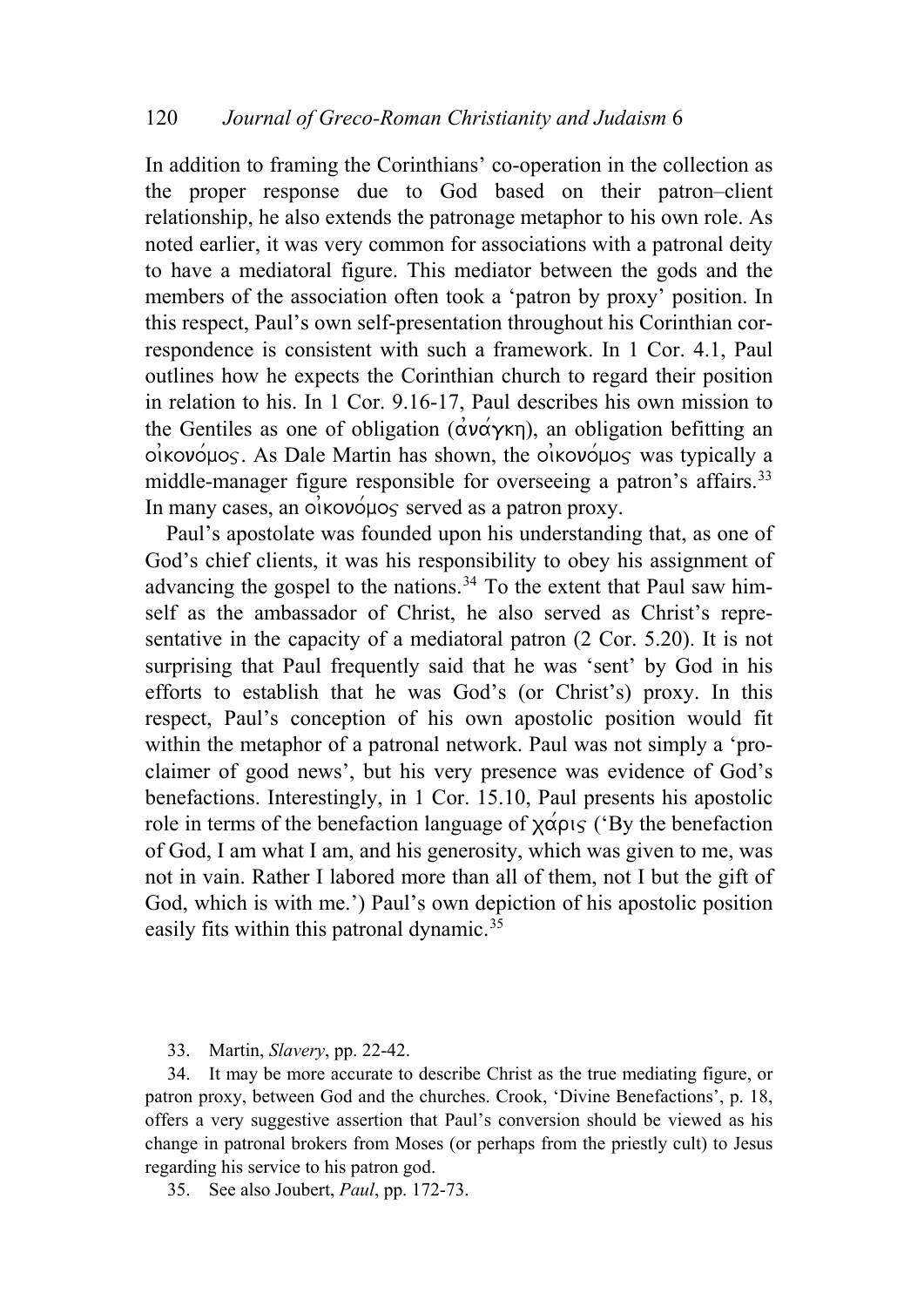Similarly, in 2 Corinthians 8–9, Paul continues to present himself as occupying a patronal-type position over the Corinthians.<sup>[36](#page-14-0)</sup> With his claim that he is an arbiter of either honor or shame (2 Cor. 9.1-4), the apostle sets himself up as a mediatoral figure who is in a position to boast on behalf of his churches.<sup>[37](#page-14-1)</sup> Often in large patronal networks, the 'coin' of the network was access. In order to gain the greater gifts, one had to have access to the greater patrons. But, since audience with such patrons was reserved for only a handful of privileged clients, a hierarchical network naturally developed where 'higher clients' were simultaneously clients to their patrons as well as patrons (of a sort) to the 'lower clients'. Thus, it became of paramount importance for 'lower clients' to maintain good relations with these 'higher clients' so that these privileged individuals might speak favorably on their behalf to the powerful patrons at the top of the network.<sup>[38](#page-14-2)</sup> This commendation often took the form of the mediatoral 'higher client' boasting to the patron on behalf of a 'lower client'.<sup>[39](#page-14-3)</sup> Such a commendation would be considered

<span id="page-14-0"></span>36. Paul does reserve the key obligation of a patron, the bestowing of gifts, as an exclusive action of God (2 Cor. 8.1, 9; 9.7-11). Paul does not take any personal responsibility for the actual provisions that the Corinthians will receive in return for their participation in the collection. Though Paul indicates that giving to him is in keeping with their giving to God (2 Cor. 8.5; 9.11), the actual exchange that occurs is between God alone and the Corinthians. Paul responds similarly to the Philippians when they give support directly to him (Phil. 4.14-16). He describes the gift as a gift that is not to himself but actually to God (Phil. 4.17-18). Therefore, it is God, and not Paul, who will reciprocate (Phil. 4.19). Likewise, since the gift is given to God and not to Paul, Paul avoids any possibility of becoming indebted to the Philippians. This was also his practice in Corinth (1 Cor. 10.12, 19; 2 Cor. 11.7). Paul seems quite careful to avoid becoming directly entangled in patronal exchange relationships.

<span id="page-14-1"></span>37. By citing the superior performance of the Macedonians in their participation in the collection, Paul introduces the entire section by shaming the Corinthians for their failure to keep up. Even though the collection is an ecumenical event between his churches and those in Jerusalem, this does not mean that Paul is precluded from using a sense of competition in order to achieve his ultimate aim. Besides, the overall purpose of the collection was not to unite the Pauline churches, but to bring an offering from the Pauline churches to the poor in Jerusalem (contra Downs, *The Offering*, pp. 121, 133).

38. Garnsey and Saller, *Roman Empire*, p. 9.

<span id="page-14-3"></span><span id="page-14-2"></span>39. Examples of this are found in the letters of Pliny the Younger to Trajan where he boasts of his clients' merit in order to garner offices and citizenship for them.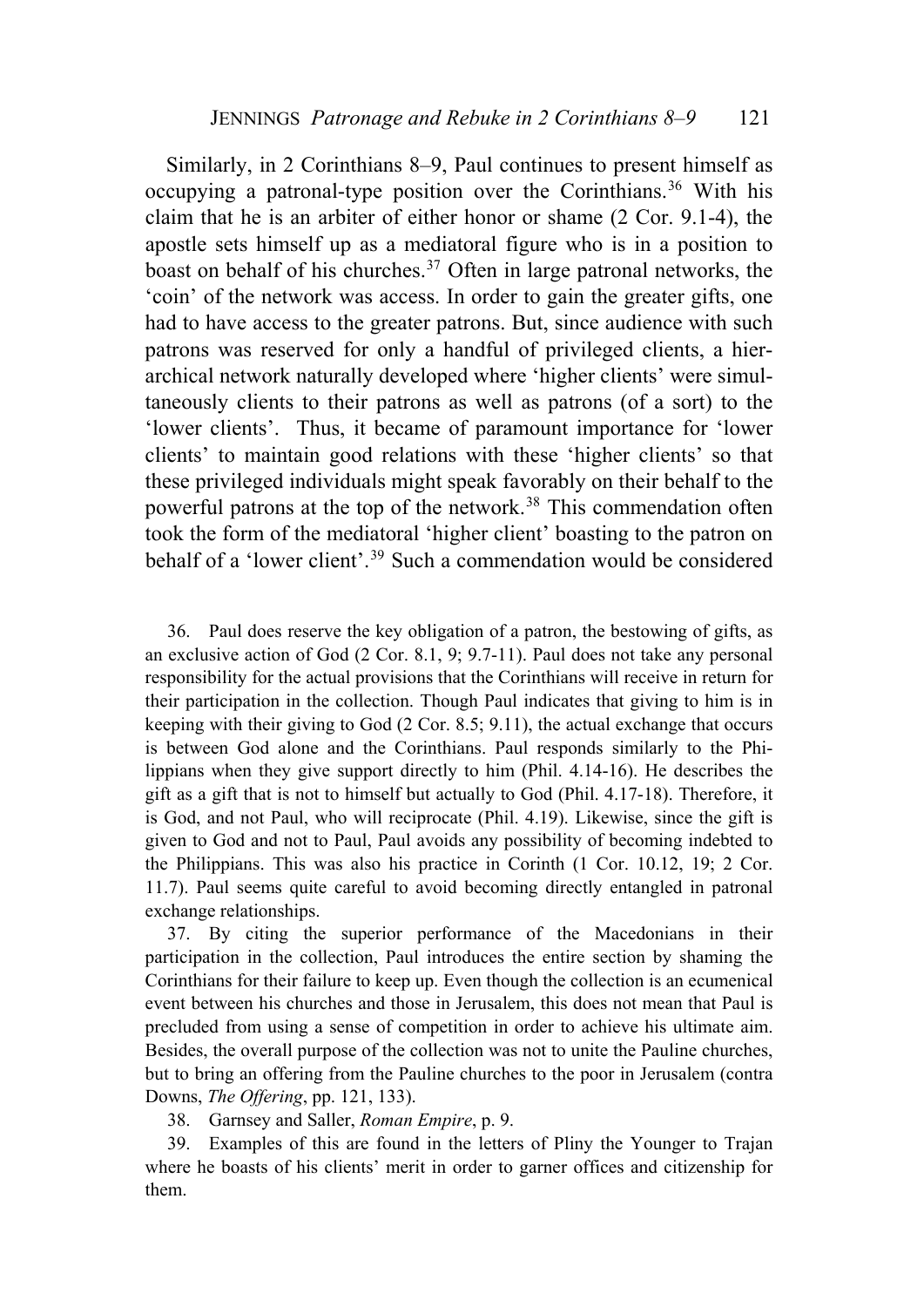a necessary good for those who needed to acquire the support of the higher patronal figures outside their immediate sphere of access.

Like other mediatoral figures, Paul presents his boast as one of his key activities in the patronal network of God's churches. Paul has clearly been boasting in the Corinthians in the past (2 Cor. 9.1-3). Now it is the Macedonian churches that seem to be the beneficiaries of his boasting, while the Corinthians are in danger of losing it (2 Cor. 8.24).<sup>[40](#page-15-0)</sup> This ability to grant or withhold a valued commendation was one of the driving forces behind larger patronage systems. And it is this very thing (Paul's commendation) that the Corinthians are putting at risk due to their failure to appropriately participate in the collection.<sup>41</sup>

Paul's direct statement in 2 Cor. 8.8 that he is not commanding them to give to the collection does not negate his self-presentation as a patron proxy figure. On the contrary, 2 Cor. 8.8 actually reinforces his patronal stance. Since patronal relationships were strong vehicles of honor and shame in antiquity (being a client indicated that one was indebted to another), it was not uncommon for a patron to avoid directly shaming a client by overtly referring to them as a client.<sup>[42](#page-15-1)</sup> Jerome H. Neyrey

<span id="page-15-0"></span>40. Paul is obviously willing to set up a competitive atmosphere between the Macedonian and Corinthian churches. As Betz, *2 Corinthians*, p. 49, points out, this would only have exacerbated the already competitive spirit between Achaia and Macedonia. When Paul indicates that he is comparing the sincerity of the Corinthians' love with the earnestness of others (2 Cor. 8.9), he might be indicating that his approval is not an unlimited good, but is the result of how a church performs relative to its peers.

41. Furthermore, since the integrity of his boast is critical in order for it to maintain its worth, Paul is especially concerned that it will be stripped of its value if the Corinthians are found to be lacking in their obligations to the collection (2 Cor. 9.3). This would be especially problematic if one of the motivating forces behind the Macedonians' giving was the thought that those in Achaia were already heavily invested into the giving and were 'ahead of the game' in gaining the place of honor in Paul's boast. Paul clearly wants his boast to be considered of value, and therefore desires the Corinthians to follow suit and participate in the collection. This would not only indicate that the Corinthians valued his boast, but would also make sure that his boasting of them to the Macedonians was based in reality.

<span id="page-15-1"></span>42. As Carl H. Lande, 'The Dyadic Basis of Clientism', in S. Schmidt, L. Guasti, C. Lande and J. Scott (eds.), *Friends, Followers, and Factions: A Reader in Political Clientelism* (Berkeley: University of California Press, 1977), pp. xiiixxxvii (xx), argues, 'shame' existed between the patron and the client, and not necessarily between the client and others. Indeed, a client of a powerful patron often received honor among his peers based on his access to such a patron.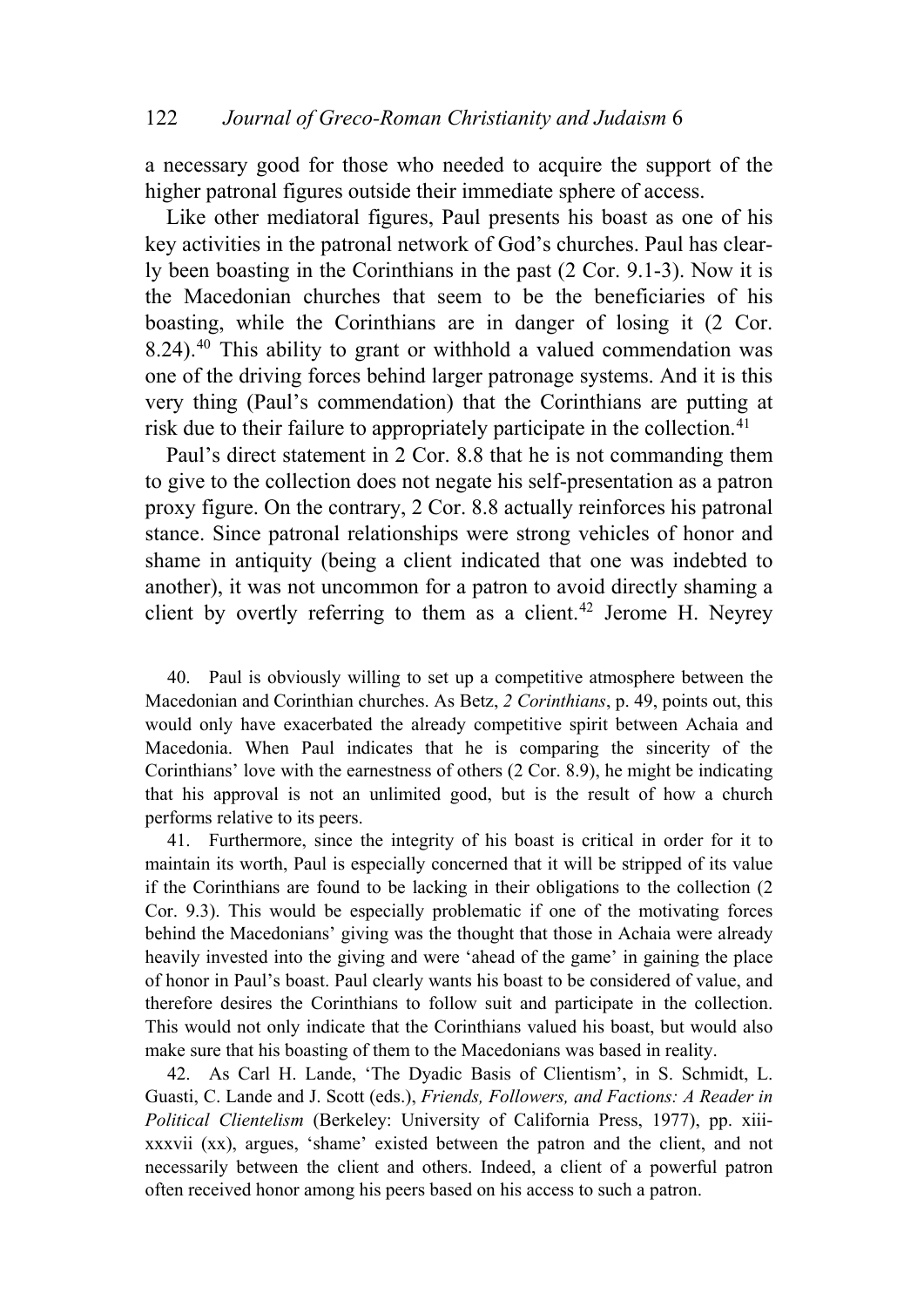writes that a 'kinship glaze' was often employed to 'reduce the crassness of the [patronal] exchange'.[43](#page-16-0) Therefore, the language of friendship or kinship was often preferred over direct references to patronage. Paul's overt claim that he is not actually mandating their participation should be seen, not as a way of treading softly in order to maintain positive relationships, but rather as the appropriate way in which a patron-type figure communicates his wishes to his clients. It would have been improper for Paul to speak bluntly regarding the Corinthians' client status.[44](#page-16-1)

In 2 Corinthians 8–9, Paul implies that he is a legitimate patronal mediator between God and the Corinthians, one who is in a position to grant or withhold his boast. In this 'office', Paul can expect the Corinthians to respond appropriately to his demand for the collection out of an obligation to him because of his role in the network. Paul can speak of giving to God and giving to Paul in similar terms (2 Cor. 8.5) because he understands his ministry to be the true representation of the actions of God (2 Cor. 5.18, 20). Furthermore, Paul's presenting himself as a patron figure in 2 Corinthians 8–9 would not be inconsistent with the general thrust of 2 Corinthians 1–7, where he engages in sustained self-commendation.<sup>[45](#page-16-2)</sup> The overall message of 2 Corinthians 1–7 is that if the Corinthians do not become reconciled to Paul, they risk being found outside favor with God. Such an argument would not be out of place among the religious or governmental associations where a mediator was a centralizing figure for the network.

Paul's self-presentation as a patron proxy would also be consistent with the language of 2 Corinthians 10–13 where he describes the Corinthians as the sphere God has assigned to him (2 Cor. 10.13), along

43. Neyrey, 'God, Benefactor', p. 468.

<span id="page-16-1"></span><span id="page-16-0"></span>44. Contra Downs, *The Offering*, p. 137, who argues that Paul's continual emphasis in 2 Cor. 8–9 on the voluntary character of the contribution indicated that Paul was attempting to downplay such obligations. Downs fails to understand that the meaning was carried below the surface of the language.

<span id="page-16-2"></span>45. In 2 Cor. 7 there is patron-type language where Paul speaks of his boast in the Corinthians, especially in connection to their obedience to the apostle (2 Cor. 7.4, 14-16). The patronal language may serve to form a thematic unity between 2 Cor. 7 and 2 Cor. 8–9. This may be further strengthened by the use of  $\chi \alpha \rho_1 \varsigma$  in 2 Cor. 6.1. In 2 Cor. 8.1, Paul may likely be binding the collection to the discussion he began in 2 Cor. 6.1. This essay does not intend to answer all the integrity questions of the epistle, however, the consistent use of patronal language may support the argument that 2 Cor. 1–13 should not be so easily partitioned.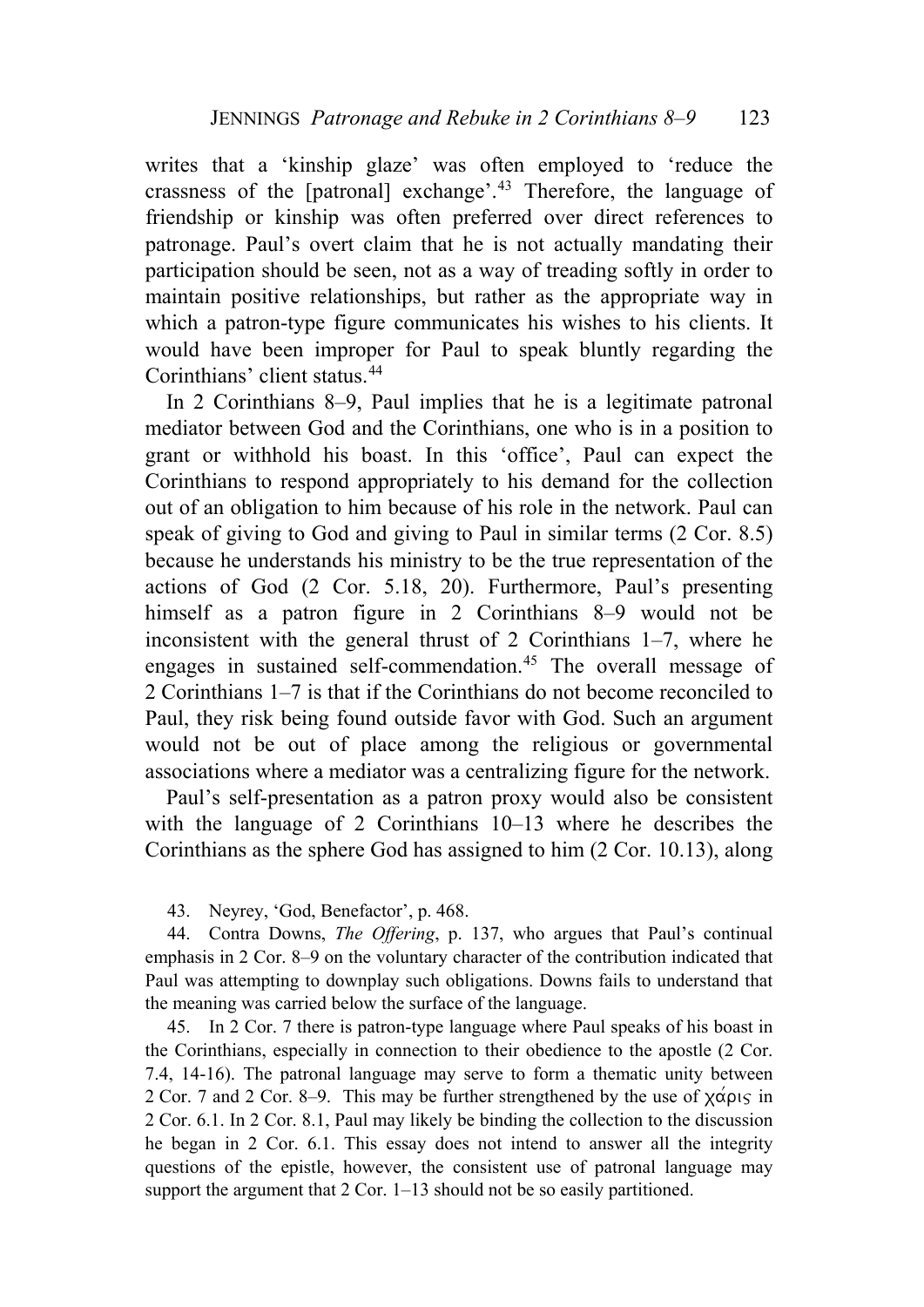with his apostolic power to punish every act of disobedience (2 Cor. 10.16).[46](#page-17-0) Paul's attack in 2 Corinthians 11 against the false apostles, and his bold denial that they can be considered his equal, fits within his continual self-presentation as the only authentic, God-ordained mediator between God and the Corinthian church (2 Cor. 11.12-15). Paul's declaration in 2 Cor. 12.19-21 that he holds the power to place the Corinthian church either under the benefaction or under the judgment of God underscores how Paul sees himself as one who possesses patron proxy powers. Therefore, Paul's presentation of himself in 2 Corinthians 8–9 as a patron proxy, as a 'higher client', under God's universal and ultimate patronage, is consistent with how he describes his activity in the network of churches throughout his Corinthian correspondence.[47](#page-17-1)

<span id="page-17-0"></span>46. There is an interesting parallel between 2 Cor. 10–13 and 2 Cor. 8–9 with regard to obedience. Paul hints at punishment in 2 Cor. 9.4 should the Corinthians fail to be obedient. In 2 Cor 10.6, the threat is much clearer. The reference to their obedience being 'complete' in 2 Cor. 10.6 may likely refer to the collection since such an act could easily be measured. Furthermore, Paul presents obedience to Paul's ministry as a 'test' of love and faith (2 Cor. 8.8; 13.5). It may be that the collection figures more prominently in 2 Cor. 10–13 than is often assumed. Disappointing a patron (especially a patronal deity) would not only put future benefactions at risk, but might also make an enemy out of the patron. Paul acknowledges the potential danger he stands in should he cease to proclaim the gospel on behalf of his patron god (1 Cor. 1.16). David A. deSilva, 'Exchanging Favor for Wrath: Apostasy in Hebrews and Patron–Client Relationships', *JBL* 115 (1996), pp. 91-116, demonstrates how the author of the Epistle to the Hebrews employed this concept in his exhortation for his audience to persevere in their faith. Though Joubert, *Paul*, p. 173, prefers to emphasize the *paterfamilias* model, his reading of the possible implications that would result should the Corinthians fail to reciprocate in obedience is consistent with the findings of this essay.

<span id="page-17-1"></span>47. It is unlikely that the Corinthians would deny their client obligations to God (and Christ) as their patron deity, rather it was probably Paul's claim that he was God's sole mediating figure, who could demand their participation in the collection, that they rejected. Second Corinthians 8–9 is a good example of the Corinthians' growing rejection of Paul's mediatorial role. Ivar Vegge, *2 Corinthians: A Letter about Reconciliation* (WUNT, 2.239; Tübingen: Mohr Siebeck, 2008), pp. 219-21, is quite right to emphasize the importance of the  $\kappa \alpha$  $\eta$ u $\tilde{\mu}$  in 2 Cor. 8.5. As Vegge points out, giving to the Lord and giving to Paul stood together as the reason for Paul's praise of the Macedonians. From Paul's standpoint, a church could not adequately be in 'right standing' with Christ while being at enmity with his apostle. Reconciliation with Paul was reconciliation with Christ and vice versa.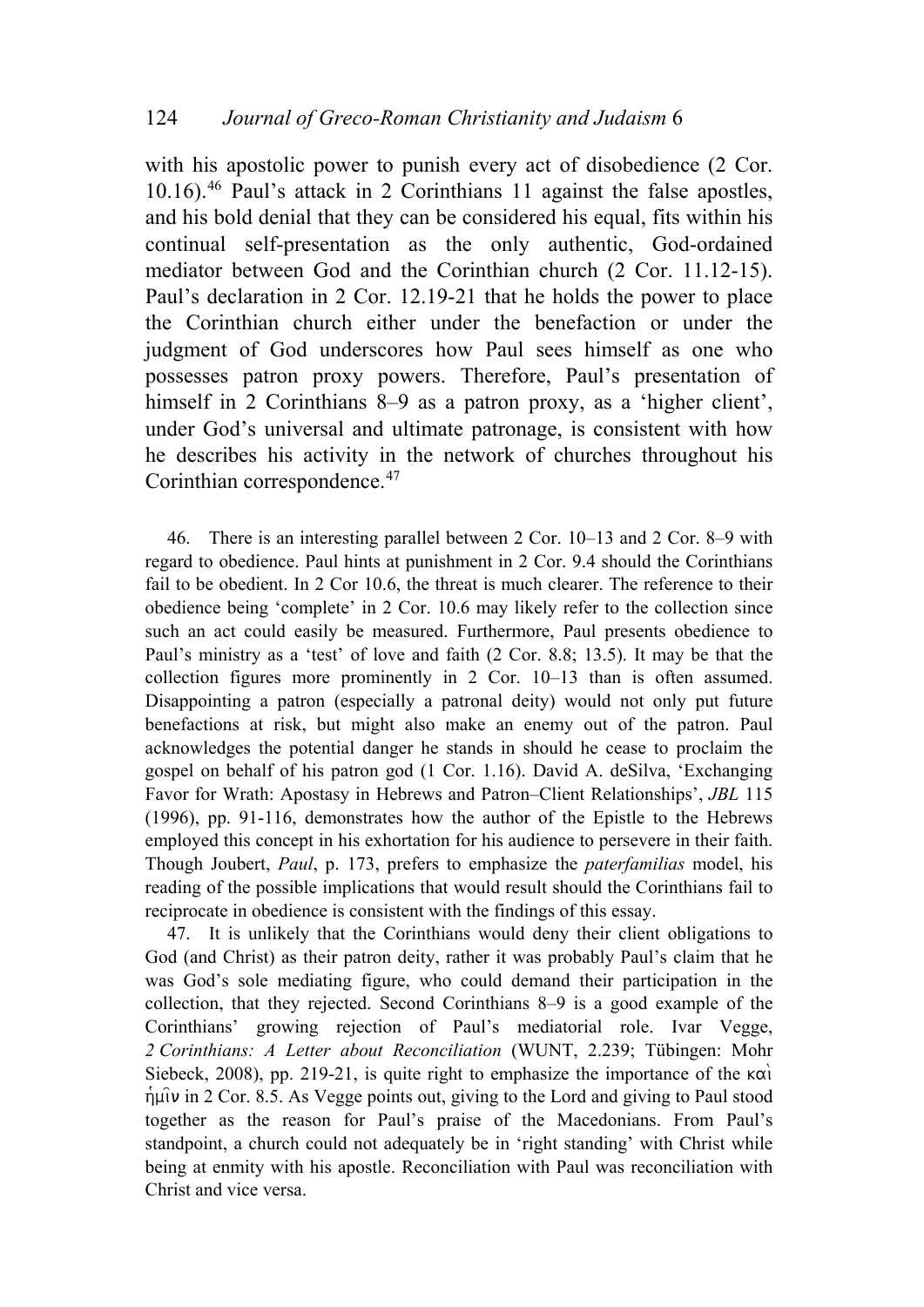# *2 Corinthians 8.13-15*

 The final intra-network relationship that Paul presents as part of his persuasion in 2 Corinthians 8–9 is that of the Corinthians with the other client churches. The general principle of patronal reciprocity is that if one gives to another, or meets a need of another, the recipient is now in debt to the benefactor and remains so until the debt is repaid. Therefore, it is quite likely that the Corinthian church might have seen the Jerusalem recipients as now being in their debt. Even though he has been working within the standard operating procedures of patronage regarding the Corinthians' indebtedness to God (and to his apostle), in 2 Cor. 8.13-15, Paul denies the Corinthians the right to claim a patronal status over the Jerusalem community. He accomplishes this by placing all the churches under the banner of equality. Just as an asymmetrical exchange indicated the presence of a patronal relationship, an equal exchange between similar parties was understood to be one of friendship.[48](#page-18-0) Paul is advocating that the Corinthians view the other churches, especially the recipients of their gift, as friends and not clients.[49](#page-18-1)

Paul's attempt to change how the Corinthians perceive the collection will only be successful if he can change the Corinthians' idea about to whom they are giving the money. Paul wants them to see God, instead of those in Jerusalem, as the recipient of their gift.<sup>[50](#page-18-2)</sup> While it is critical

<span id="page-18-0"></span>48. According to the classification system of reciprocity presented by Ekkehard Stegemann and Wolfgang Stegemann, *The Jesus Movement: A Social History of its First Century* (trans. O.C. Dean, Jr.; Minneapolis, MN: Fortress Press, 1999), pp. 34-38, the relationship between the two communities is a 'balanced reciprocity', as opposed to the Corinthians' 'general reciprocity' relationship to God (and Paul).

<span id="page-18-1"></span>49. The fact that Paul feels the need to make sure that there would not be a perceived patronal relationship between those in Jerusalem and the church in Corinth further demonstrates that Paul has been operating within a patronage framework throughout his persuasion. Since Paul has been making the point that the demands for reciprocity in a patronal relationship necessitate their service in the collection, it would have been quite logical that the Corinthians would have assumed that these same rules applied to their relationship with those in Jerusalem.

<span id="page-18-2"></span>50. It is possible that the Corinthians did not want to participate in giving to the Jerusalem community in the first place because they could not envision a scenario in which they (the Corinthians) would benefit from having such a far-away people as their clients. In other words, the Corinthian church probably considered the collection a bad investment, with little hope of return.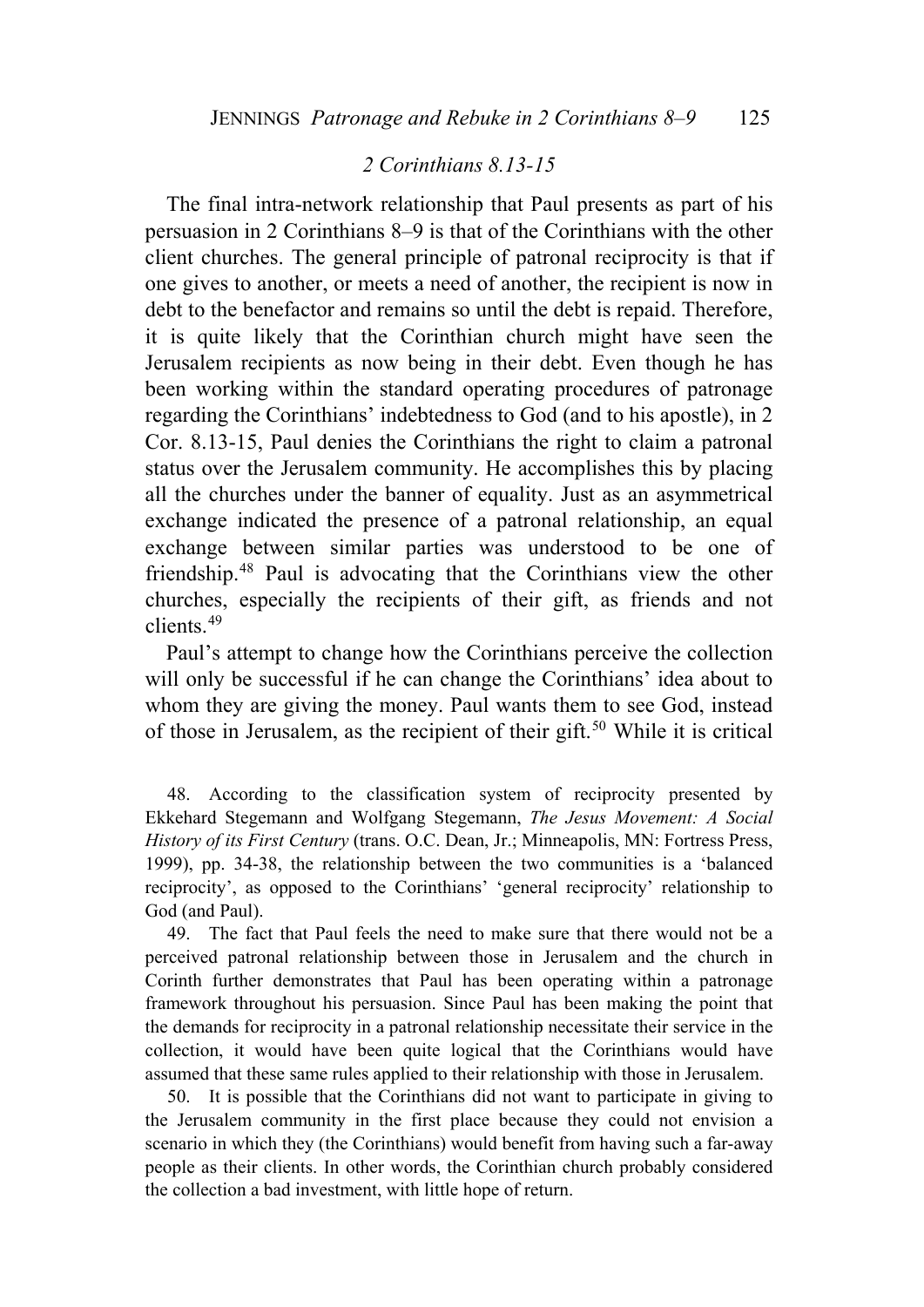for Paul that the Corinthians interpret their support of the collection in terms of God's (and Paul's) patronal standing over them, it is equally important that the Corinthians do not extend this principle to their relationship with the other churches.

Paul does not want the Corinthians to equate their support of the collection to some sort of benefaction that they are giving to the Jerusalem community. At no point in his discussion does he indicate that the Corinthians (or even the Macedonians) should expect the poor in Jerusalem to offer them honor and praise in response to their giving. Instead, what the Corinthians can expect to receive from the poor in Jerusalem is the same type of tangible gifts that clients receive, and not the type of intangibles that are offered to patrons.<sup>[51](#page-19-0)</sup> Thus, in the midst of arguing from the obligations of patronage, Paul speaks of equality between the two communities in 2 Cor. 8.13-15. If Paul's overarching discussion has not been one based on patronal inequality, then the emphasis here on equality seems somewhat out of place. Therefore, here in 2 Cor. 8.13-15, as well as in 2 Cor. 8.8, even though the language seems to go against the presence of patronage, it actually reinforces the argument that Paul has chosen to use this dynamic in order to make his appeal.

# *Conclusion*

This study has attempted to analyze 2 Corinthians 8–9 through the lens of the patron–client imagery of the Greco-Roman world. By describing the various relationships in this exchange network in the manner that he does, Paul has chosen to frame the issue of the collection as a matter of patronage. Paul builds upon this metaphor by demonstrating the unequal nature of the exchange between God and the churches. Such an

<span id="page-19-0"></span>51. It is worth noting that one of the common elements shared by the poor in Jerusalem, the Macedonians and the Corinthians is their economic instability. The Macedonians are identified as being quite poor (2 Cor. 8.2-3) while 2 Cor. 8.14 implies that the Corinthians should not expect to maintain a sustained period of abundance. While the argument of Justin J. Meggitt, *Paul, Poverty and Survival* (Studies of the New Testament and its World; Edinburgh: T. & T. Clark, 1998), that extreme poverty was the status for virtually everyone (including Paul's churches) in the Greco-Roman world might be slightly overstated, his caution against assuming that any real financial security existed should be heeded in any study of the collection.